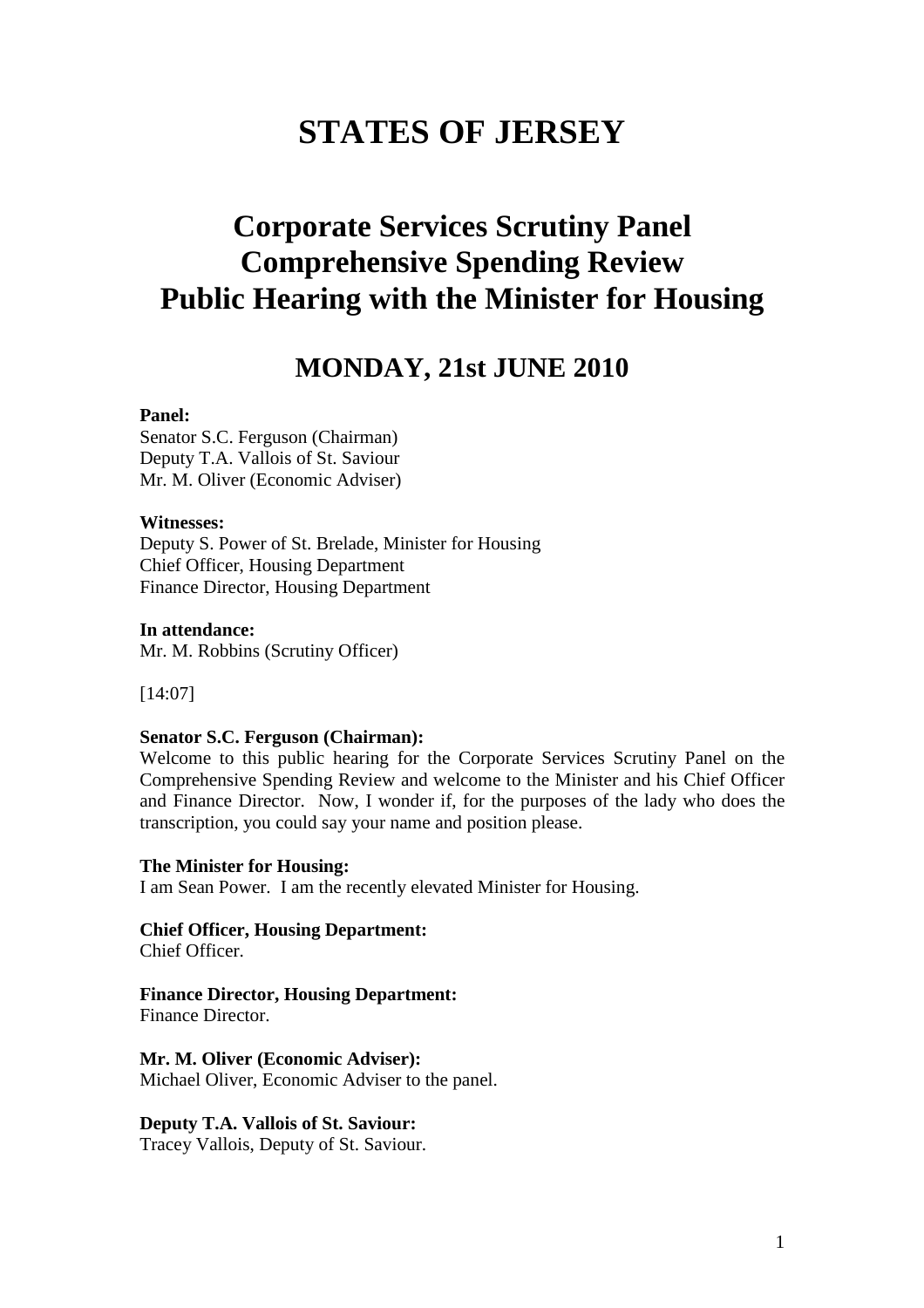## **Senator S.C. Ferguson:**

Sarah Ferguson, Chairman of the panel.

## **Mr. M. Robbins (Scrutiny Officer):**

Mick Robbins, Scrutiny Officer.

## **Senator S.C. Ferguson:**

What would the Minister like to see Housing offering the Island?

## **The Minister for Housing:**

I hinted at this recently in the election for Minister. I think the Housing Department in its present form needs to change and one of the ways of doing that would be to transfer the asset base, the 4,600 houses and flats we have, into a commercial vehicular trading company and association or something like that and that would give the department, as it exists now, or the Housing Association as it will be, I hope, subject to States approval, a far better service for the Island and the community and the people that we serve.

## **Senator S.C. Ferguson:**

So, Housing would still be managing the 4,000 or so units?

## **The Minister for Housing:**

Essentially, yes. We would transfer the asset base into a trading operation and we would transfer the Housing Department and its staff, as we see it at the moment, out of the States sector and into trading status.

## **Mr. M. Oliver:**

How does that improve the situation for everyone?

## **The Minister for Housing:**

Well, the biggest single problem we have is there is duplicity and bureaucracy with the work we do. For instance, if we want to sell a house or a number of houses in a particular housing estate, and let us take a specific example of Grasset Park in St. Saviour, we do the due diligence to sell that house to the sitting tenant, we then have to submit that case to Property Holdings on behalf of Treasury. So, there is another team at Property Holdings doing exactly what we do and we have 2 sets of officers doing exactly the same thing. If we were to achieve trading status we would then be accountable to a new regulatory authority or a governing body which has to be determined and in that case then the trading operation that owns the ... the public will own the stock, but it would be a trading company like the J.E.C. (Jersey Electric Company) or Jersey Telecoms, or whatever. The association would then be answerable to a board, but it means that those 4,600 houses and flats worth somewhere between £900 million and £1 billion, we can borrow money, and we can borrow in tranches of significant amounts that would allow us to accelerate refurbishment, accelerate the realignment of stock, and provide more housing. Because I think, from the statistics we have internally at the moment, the demand for social housing is going to increase because the supply of affordable housing is not increasing.

## **Senator S.C. Ferguson:**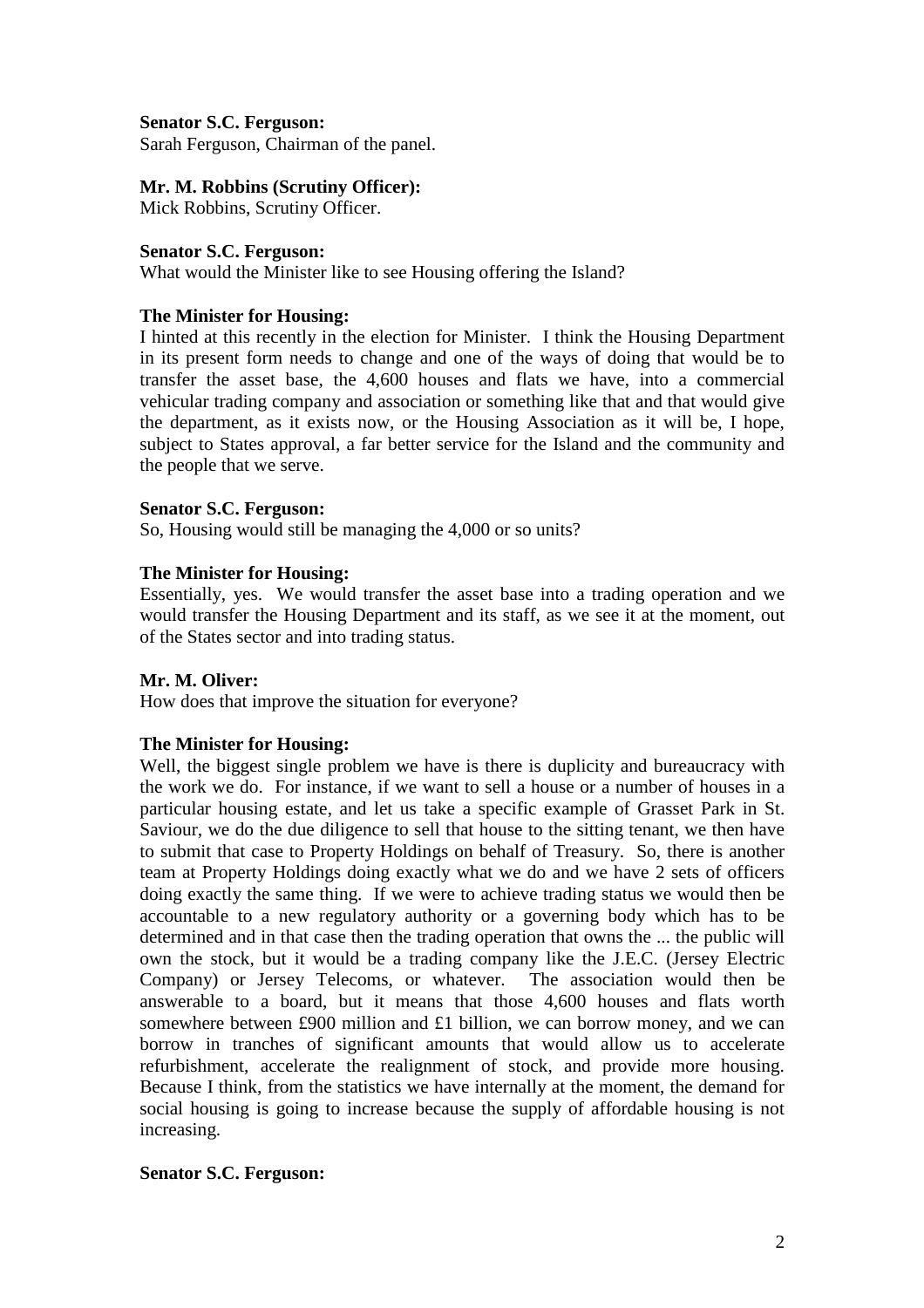You do not see any conflict between Housing being both regulator and administrator?

## **The Minister for Housing:**

I do. At the moment there is no regulatory authority. The Housing Department has no regulatory ability over the trusts or over the private rental sector. If we were to become a housing association you would then have the Jersey Housing Association owning the stock of assets, beside that would sit the trusts, and beside that would sit the private rental sector. Above that there would need to be a new regulatory authority called The Jersey Housing Authority or Jersey Housing Commission. Up there will sit a Minister or an Assistant Minister with a group representing the association, the trusts and the private rental sector and that would be the regulatory authority for Jersey Housing.

## **Mr. M. Oliver:**

So, it saves money because you stop duplication, enables you to borrow more money, improves social housing, anything else at all?

## **The Minister for Housing:**

It gives us a degree of independence over our own destiny, which at the moment we do not have. As you know, we have a turnover this year of £37 million; £23 million of that is returned to Treasury, so we have £14 million to maintain 4,600 houses and flats and run the department. It simply does not work. So, we have to find another way of doing it. When I was on Scrutiny in 2007 and we scrutinised P.6, the sell-off of the property plan, we said then that the elephant in the room was funding. Well, even though the department has sold 120-odd units of stock to its tenants the elephant remains in the room which is funding. It is in my opinion unsustainable to keep selling stock to maintain assets, so we have to find funding another way. We have got to find another funding model and I think one of the ways to do that is through incorporation and the ability to be able to trade.

## **Mr. M. Oliver:**

Can I come out of real left field here and say, why do you not flog off the entire, if possible, 4,600 units? Perhaps there might be a couple of hundred you cannot get rid of, but could you do the whole lot at a reasonable price? Get rid of them?

## **The Minister for Housing:**

There are 3 models that I studied while on Scrutiny on housing authorities, or housing associations, governments who sold off the complete stock to a private operator or a trust or whatever. One was German and 2 were English. The German one turned out to be a complete disaster because they sold it to a private trading company who in turn allowed the stock to be sold and sold and sold and turned and turned and turned, so that particular city ended up after 8 years having to replace all the stock it sold in the first place. There are 2 models in the U.K. (United Kingdom) that again I have looked at and to me, looking at the cost of living in Jersey and looking at how difficult it is to get on the housing ladder, I think we will always need a vehicle, whether it is an association or whatever, controlled by the States of Jersey to administer its own stock of social rented housing.

## **Senator S.C. Ferguson:**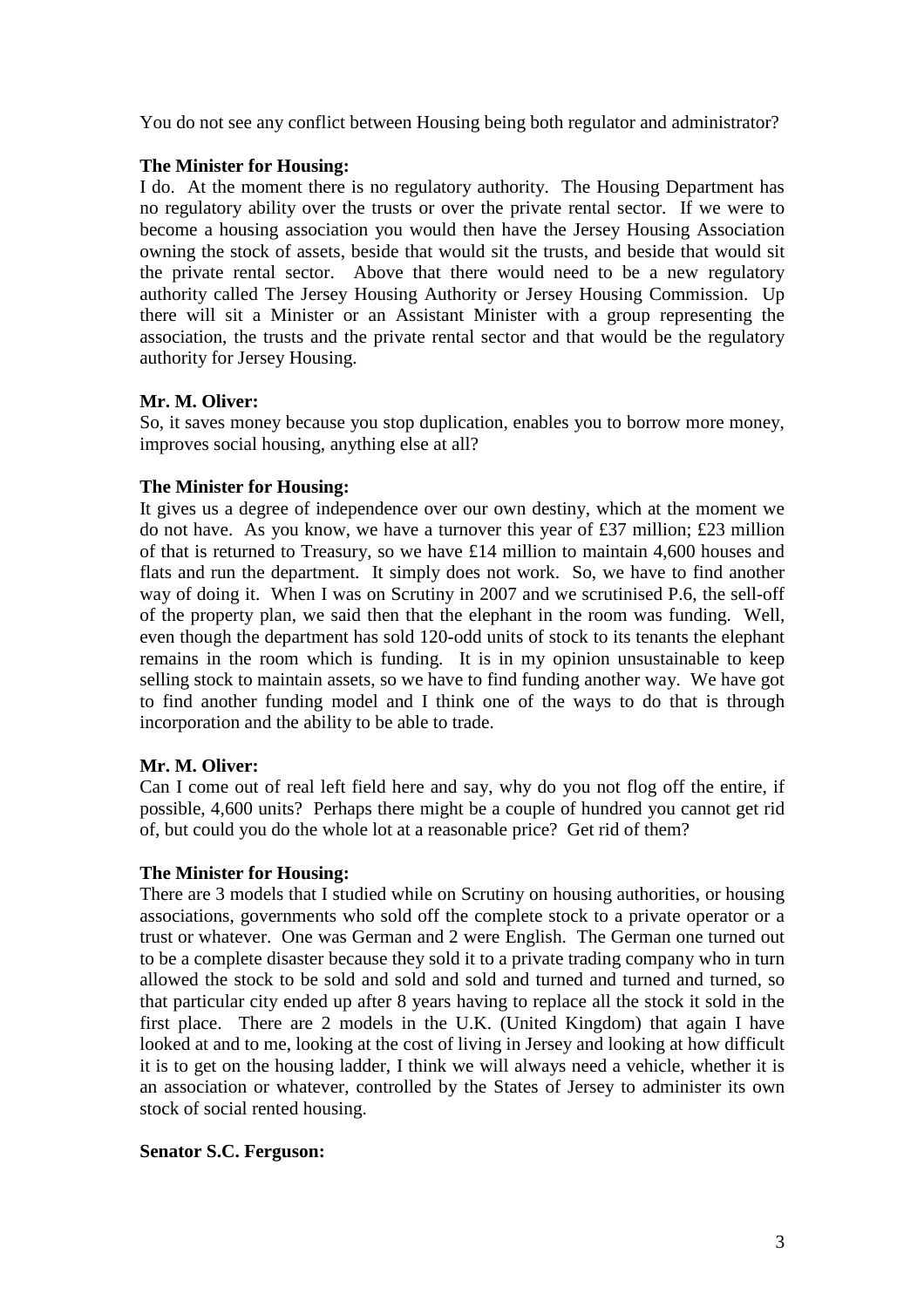So, what is Housing going to offer the Island after 10 per cent savings have been made over the next 3 years?

## **The Minister for Housing:**

Well, there is an easy to answer to this and I hope you do not interpret the answer as glib. We already return £23 million a year to Treasury so, as I have said, we operate on £14 million a year to maintain 4,600 houses and flats and run the department. We feel that as we head down the route to explore trading status our whole *modus operandi* will change and we will become, I think, a busier department or a busier operation and that would allow us to provide better services, perhaps at a lower cost because we would be creating more activity. We have achieved what we have been asked to achieve this year.

## [14:15]

Next year is another year and I am assuming that the States will support us to go into trading status. If there is a delay we will do the very best we can to achieve those 10 per cent savings.

## **Senator S.C. Ferguson:**

But if you go into trading status, to some degree it will be the same as before, the same as you are now, the only difference being that you can go out and borrow money. So, where is the saving in that?

## **The Minister for Housing:**

With the current operating base we believe we can increase activity which means that our operating costs would reduce pro rata with the activity of the new operation.

## **Senator S.C. Ferguson:**

Which activity? When you say "increase activity", I am sorry, which activities? I am only a politician.

## **The Minister for Housing:**

When I say "increasing activity" I mean increasing the stock of social housing on the Island through a number of different schemes; one is social rented housing, the other one has to be the provision of more shared equity and more products like Home Buy. By doing that we can enable people to get out of the rental market and get out of the social housing and get into home ownership. So, the Housing Association will have a dual purpose; one is the provision of social rented housing, the other one would be to increase the model that is now Home Buy and is shared equity. I think that is a big job of work to do in the next 2 to 5 years and I think that the information we have from the first Home Buy pilot and the information we have from selling to tenants is that we need to revisit and re-examine the 2 schemes to make them better and to enable people to get into home ownership. So, we would be wearing 2 hats and we think we can do that with the same team which means we would be increasing activity, so it would be better value for money for the owner, which is the States of Jersey.

## **Mr. M. Oliver:**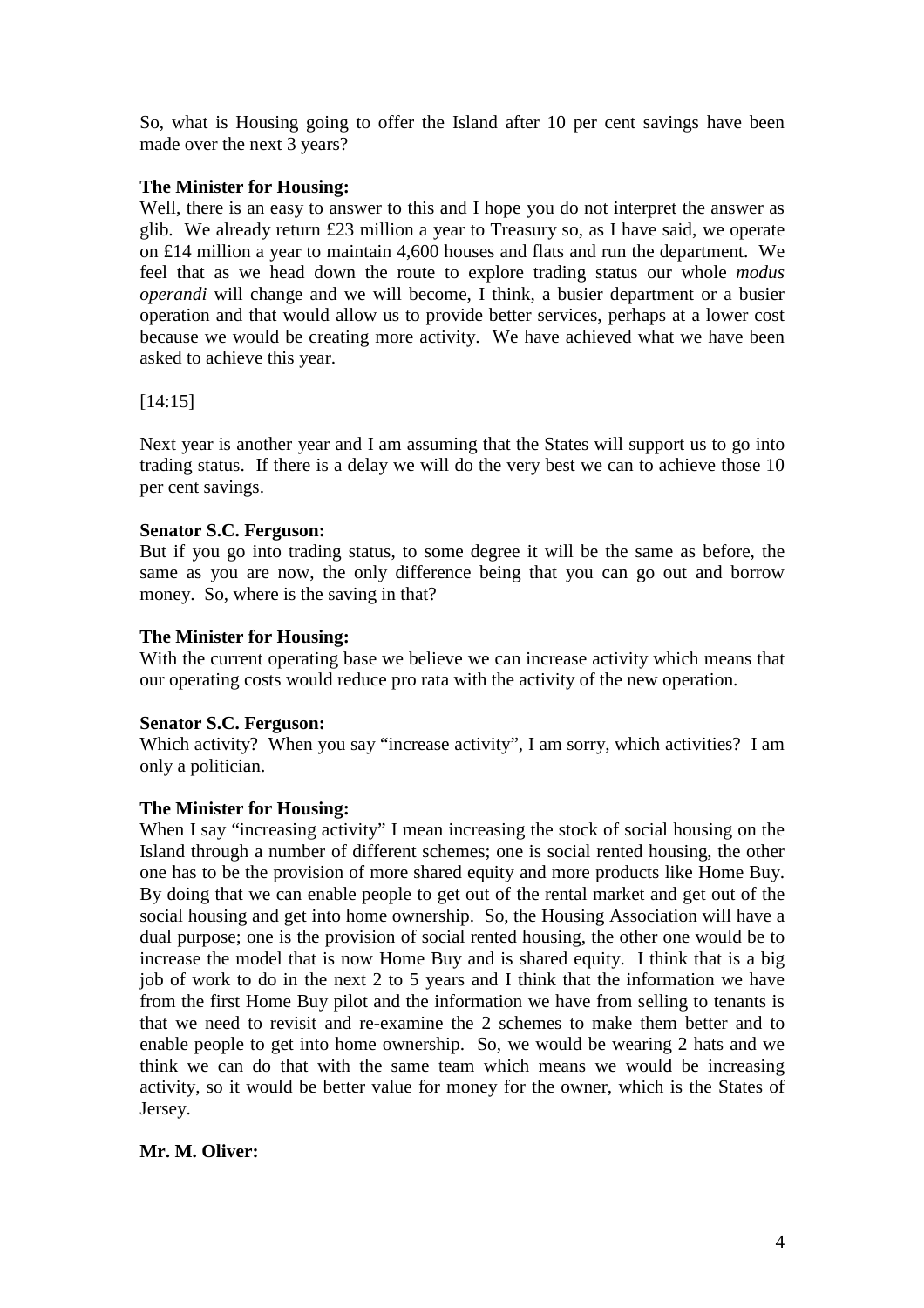So, in terms of that activity question that the Chairman mentioned, do you see the vision of Housing providing more social housing rather than less 10, 15, 20 years down the road?

## **The Minister for Housing:**

I cannot think that far ahead but if you look at the demographics of the Island, at the moment 18 per cent of the population is over 65. By 2025 33 per cent to 35 per cent of the population will be over 65. We are going to need to have many younger fit, able people to pay taxes and to do the work that is carried on now. So, we are going to have to provide housing for people who are in retirement and who are not economically active and we are also going to have to provide housing for those who are key workers, and I think there will be an increase in that type of accommodation. It is happening in a lot of the boroughs in London and in Manchester and Birmingham where you provide key worker accommodation and I think we may be the vehicle to do that. So, the answer to your question is, yes, I think there will be an increase.

## **Senator S.C. Ferguson:**

So, what are your choices to meet the savings over the 3 per cent and the 5 per cent?

## **The Minister for Housing:**

We have achieved our 2 per cent departmental cuts in the figure of £280,000, John?

## **Finance Director, Housing Department:**

£286,000, yes.

## **The Minister for Housing:**

£286,000. Some of that will be done in specific areas. For instance, short term response repairs are very intense in terms of response time and cost and by tackling response repairs in a slightly different way we will be able to save on the budget that we have for immediate response repairs. Areas like that within the Housing structure we will be able to save some of these savings and certainly we are optimistic that we will achieve between 3 per cent and 5 per cent. There are also some services that may be delivered in other ways but it is quite a detailed thing, and how we manage void properties and how quickly we turn over a void property. I visited one this morning in an absolutely shocking state where we have had to send in bug people to clean up vermin running around the place and normally when we get a house back we take 3 to 4 weeks to redo it. That normally includes painting and decorating and putting it in a condition where the new customer can go in and live in it pretty quickly. This one we are going to have to strip out the bathrooms, we are going to have to strip out the kitchen and the kitchen is not an old kitchen. The kitchen is absolutely caked in vaporised grease and fat and stuff like that. So, normally we would like 3 weeks to turn around the average property; that one is the exception and I think the lesson we have learned from this particular one is that we need an early warning system when a property gets that bad and disappears under the radar. Overall we will change the way we deal with voids and we will change the way we deal with areas like short term response repairs.

## **Senator S.C. Ferguson:**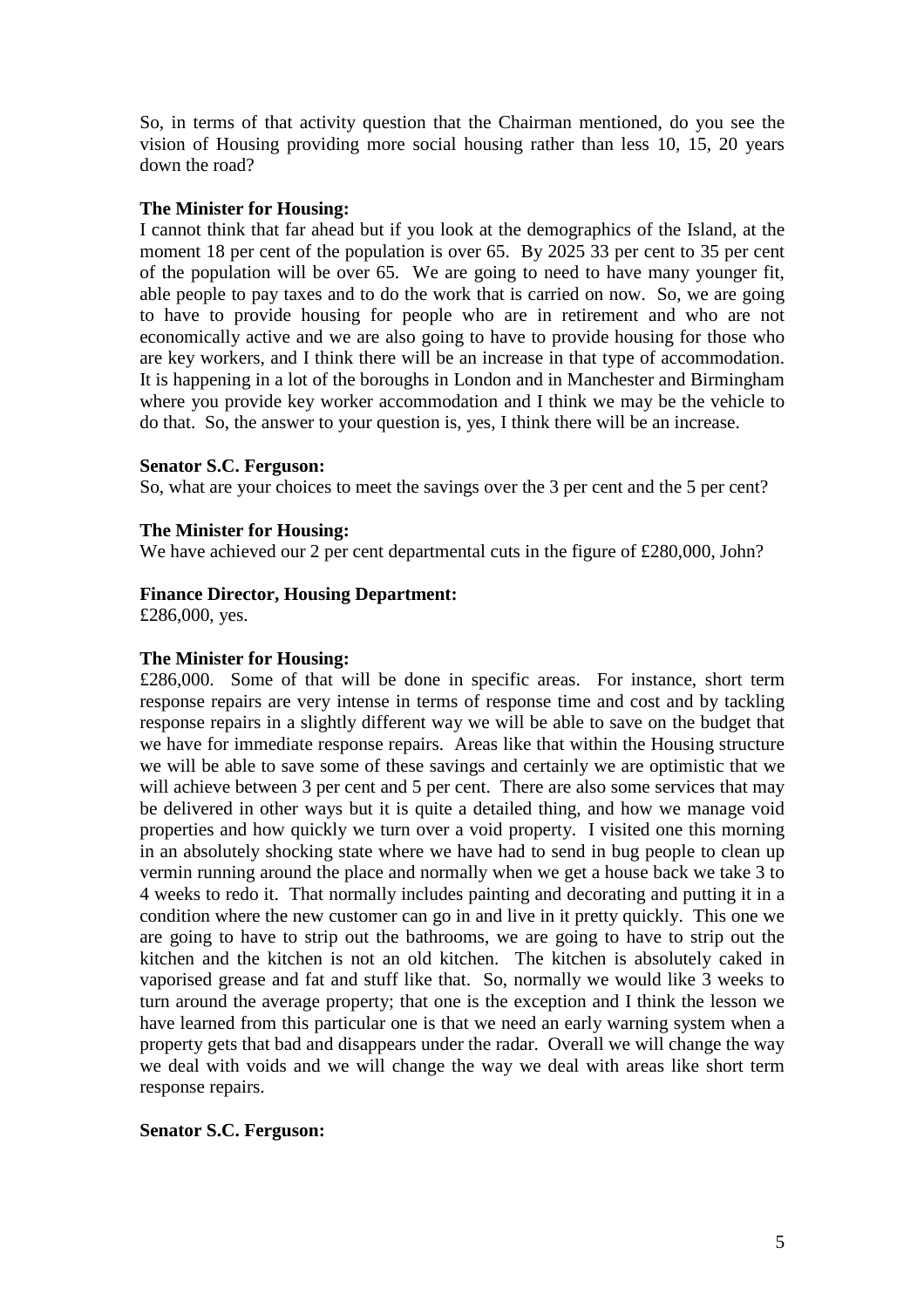But part of dealing with voids requires you to have an accurate list of who is looking for property and if you extend it you need an accurate list also of people who are looking to buy. Can you be sure that the lists you have are accurate?

## **The Minister for Housing:**

I think they are accurate. There is a difference between those who want to buy, the sitting tenant, and those that are on our waiting list. We have a waiting list and a transfer list. We gross the 2 together; the transfer list is different and we are realigning people, somebody who might have been in a 3-bedroom house and the children have left if they have got married or they have gone to college and some people want to downsize and some people want to increase because of the arrival of another child. So, the transfer list is very accurate; it is done on a weekly basis. The waiting list is also accurate and I think it is updated on a fortnightly basis and we know exactly the tenants that do want to buy because we work with them very closely in helping them arrange finance. We work with them all the way through the process of their eligibility, their credit ability and the timescale to buy the property, then to transfer the property to them. So, in my opinion, our waiting lists, our transfer lists, and our tenants that want to buy, they are accurate.

## **Senator S.C. Ferguson:**

Yes, because one hears anecdotally that people put their name down with all the housing trusts as well as the Housing Department. Have you managed to sort that problem out?

## **The Minister for Housing:**

One of the areas that my predecessor, Senator Le Main, was concerned about was how we work towards a common waiting list with the trusts and with the parishes because the parishes are developing their own stock of housing now, particularly over 55 housing, and in actual fact we have already had one meeting in the last 4 months with the Comité des Connétables and we are going to have another one, I think, in the next 2 weeks to discuss something else, but common waiting lists will come on the agenda. We cannot check if we have a family or somebody on our waiting list and that person is also on the waiting list of the trusts, or on a waiting list at St. Ouen. We do not know that. The system does not work for us that well and that is why it is important that we try and get to a common waiting list. So, you could have the one person on 3 waiting lists. They could be offered a property by us first, or they could be offered a property by the trust first, or they could be offered a property by the parish first. For us it does not work, so the waiting lists are accurate but we cannot cover the duplication. We do not have access to the other waiting lists.

## **Deputy T.A. Vallois:**

Is that not something you can address in the migration law?

## **The Minister for Housing:**

How could we do it in the migration? On the migration policy?

## **Deputy T.A. Vallois:**

Well, the migration law requires you to establish your residency in the Island, so could there not be a central contingency for moving in and out through the social security system which would be used on that basis?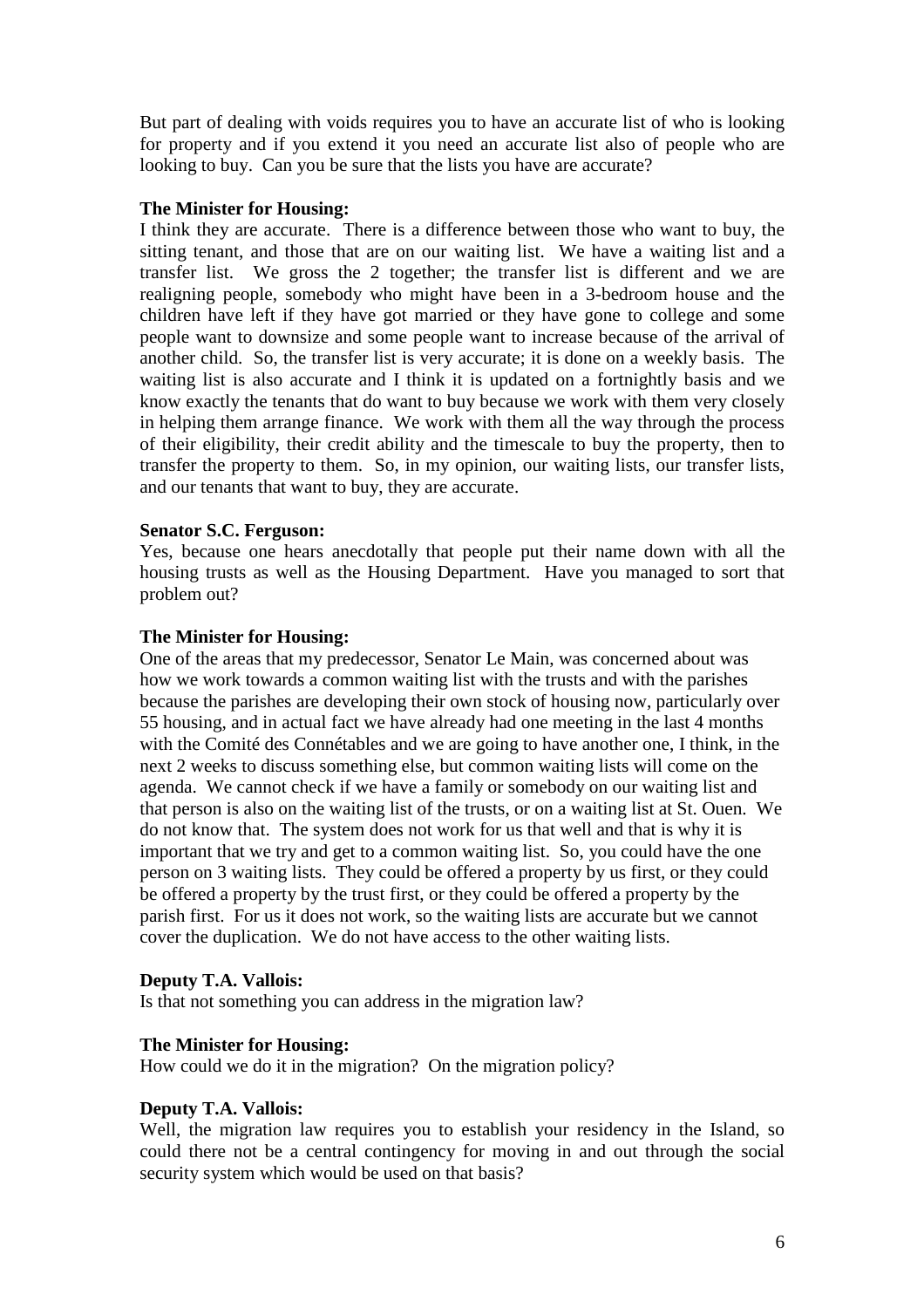I have to confess I had not thought about the overlap between what we do and what the Population and Migration Office does. I know that Social Security do not have access to that information but it is something I will think about.

#### **Senator S.C. Ferguson:**

The 3 per cent and 5 per cent cuts are going to need some harsh, intrusive, and fundamental political decisions on the structure of the department and the delivery of the services. What resolution does the Minister have to complete such a strategy? Does he think that he can get it through the rest of the politicals?

#### **The Minister for Housing:**

The answer to the last part of your question is that I do not know. The answer to the first part of your question is that in Housing I think I have already explained to you that we want to move toward association status and trading status but in the immediate term we are going to have to learn how to do things differently. I think the department will have to start taking a different approach to certain areas and that will be wrapped up in this 3 per cent to 5 per cent. We are not going to do anything dramatic that will affect the relationship we have with our customers and our tenants but we are also not going to repeat mistakes that have been made in the past, which is lack of maintenance and letting things go on a long finger. What we need to do, and that is why I keep saying that the association needs support, we need to have a long term funding plan to deal with a portfolio of this size and that is what I will be working with with my Assistant Minister and this team in the next 6 to 8 months to put a long term funding plan in place so that we are not living hand to mouth, which is what we are doing at the moment.

#### **Senator S.C. Ferguson:**

Yes. Bearing in mind that we are trying to stop people living in silos, have you started talking to Property Holdings about this, because they have experience of administering large estates?

## **The Minister for Housing:**

Did you want to come in, Ian?

## **Chief Officer, Housing Department:**

Not social housing estates and not property accommodation. I think the important thing here is that we look after 4,500 homes; there are only a few hundred homes that come under the control of Property Holdings. So the expertise, I have to say, in terms of landlord-tenant relationship sits with us. Frankly, what you might want to see is some of the other departments' property accommodation coming under us in terms of being looked after.

#### **Senator S.C. Ferguson:**

Yes, although the maintenance aspect is something that there is a wealth of experience of in that department.

## **The Minister for Housing:**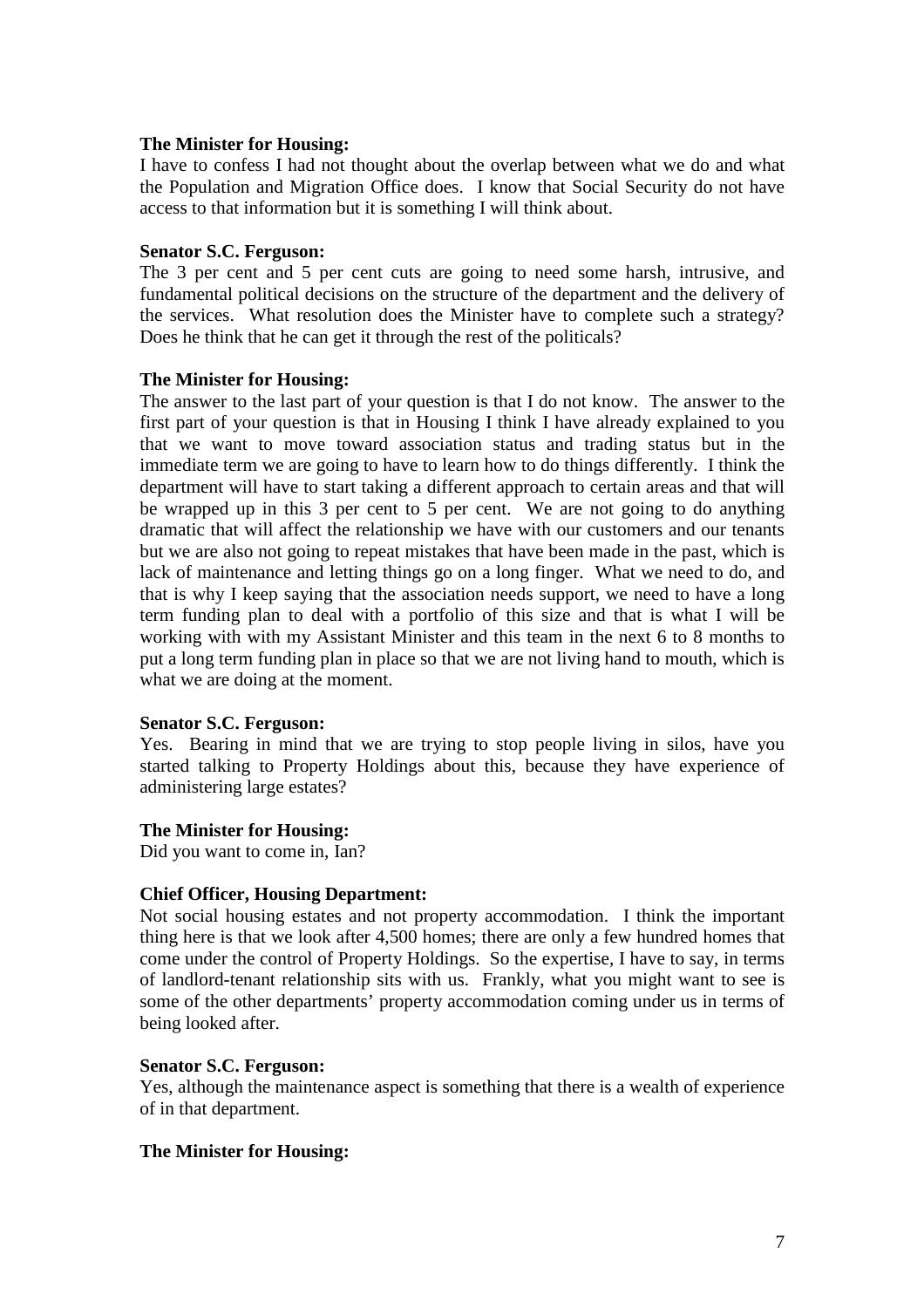Can I just come in here and then I will let Ian come back. The Property Holdings Department is mandated to maximise the return for its owner, which is the public purse, on how it manages and disposes of States assets. We are a social housing provider. You cannot carry out the same exercise and maximise the return to the public purse when you are a social housing provider. It is like comparing a hierarchy of land values. The difference between ... a prime site for a commercial property like an office block is a completely different value to the hierarchy for a hotel or for a hostel for the homeless or something like that. We have a different way of approaching it. As Ian said, we provide 4,600 homes for 13,000 people, one in 8 of the Island's population; 88 per cent of those earn less than £12,000 a year and a lot of them are inactive economically. You cannot apply a Property Holdings type approach to social housing.

## **Senator S.C. Ferguson:**

I was only talking about the maintenance side of it. Maintenance is maintenance is maintenance, surely.

## **Chief Officer, Housing Department:**

I think the important thing to say there is if you look at the fiscal stimulus bids and you compare the 2 departments I think you will see that Housing is, frankly, some considerable way ahead in terms of delivery on fiscal stimulus. It is not so much boasting but Housing is the best landlord in the Island by a considerable margin and I would challenge any other organisation in Jersey to turn around void properties, deliver the planned maintenance programmes and our capital programme better than us. I am absolutely convinced that we are the best. Where we suffer is that we should be allowed to manage this portfolio of properties, bringing in the expertise that we may need from time to time, in a manner which is free from the States machine. I say that because you cannot manage a portfolio unless you can acquire, unless you can dispose of and unless you can manage in the long term this portfolio.

[14:30]

I think what we have suffered from is short-termism and, frankly, not being allowed to get on with the job but I am absolutely 100 per cent convinced that we are up to it, that we do not get some of the praise that we deserve. We do suffer from negative publicity at times but there is not anyone in this Island who can deliver landlord responsibility for 4,500 homes as we can, absolutely convinced.

## **The Minister for Housing:**

With 40 people.

## **Chief Officer, Housing Department:**

Professor Whitehead said that we were about 50 per cent below what she would have expected to see in the U.K. for a similar size.

#### **The Minister for Housing:**

In staffing, yes. I think the fiscal stimulus loan that we have got from Treasury to do Le Squez phase 2A of £8.5 million, £8.6 million, we know that our business plan and presentation to Treasury was of a very high standard and that is why we went through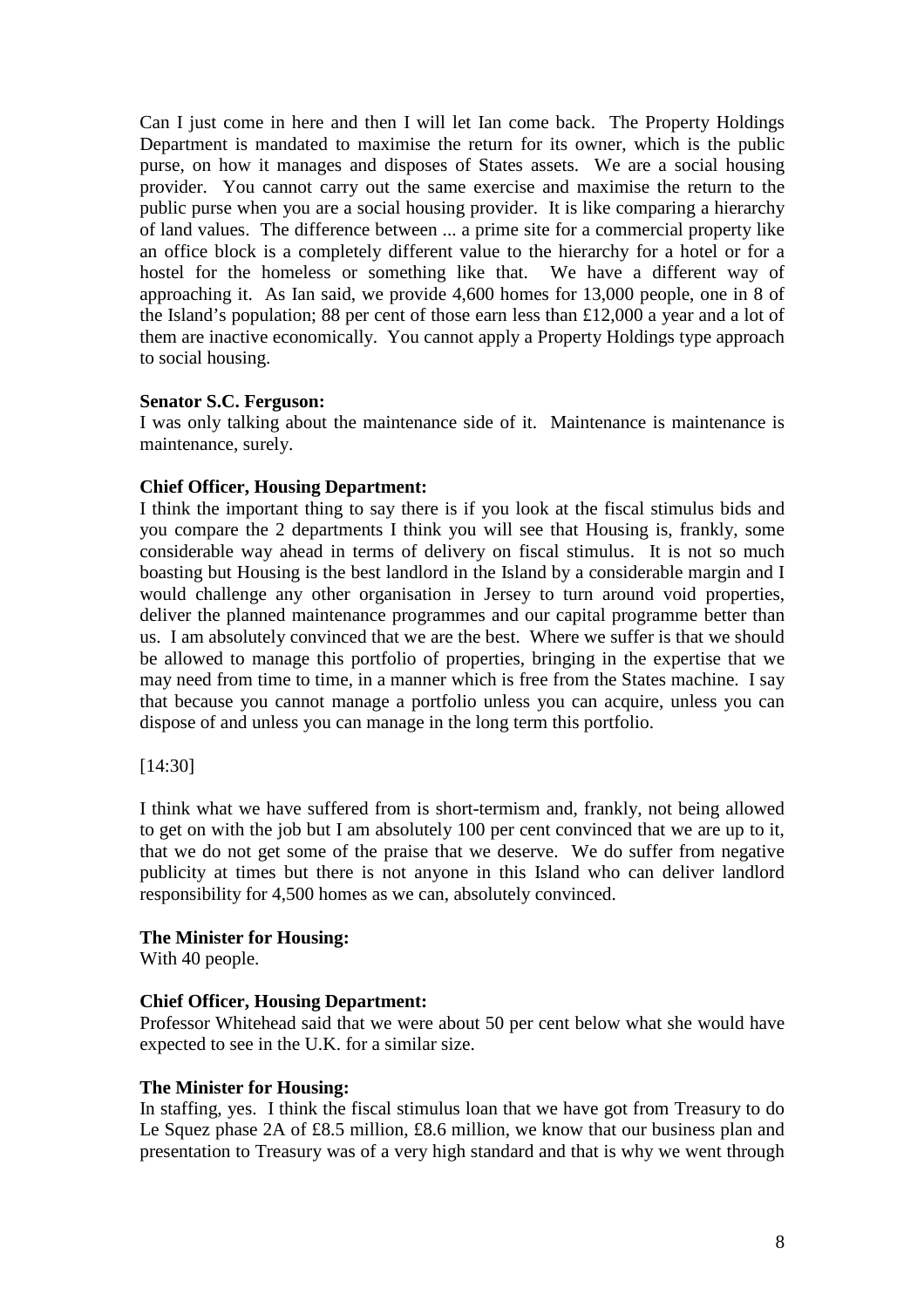fiscal stimulus so quickly and that is why it is the biggest project under fiscal stimulus at the moment on the Island.

## **Chief Officer, Housing Department:**

Importantly, if you do not mind me interrupting, if you look at the actual programme of works for fiscal stimulus, even putting Le Squez to one side, there is programme after programme after programme and we have achieved, we have achieved, we have achieved. I am more than happy to undergo that sort of scrutiny on that programme and I am sure my Finance Director ...

## **Senator S.C. Ferguson:**

We shall be returning to the fiscal stimulus so we are bound to come and talk to you again.

## **Chief Officer, Housing Department:**

I am sure but I think it is important in terms of when we talk about maintenance we say where expertise lies. There is a difference between managing properties and being a social housing provider, there really is, and how you manage those properties. The way we look at planned maintenance, the way that we look at our response repairs, the way that we look at our capital programme is highly professional but there has to be a social dimension to what we are doing, there has to be. I would cite as a further example look what happened to the Ministry of Defence when they outsourced the maintenance and management of military homes. It was just maintenance, nothing to do with soldiers, et cetera. It was just maintenance. Let us look at what has happened there. It has not delivered.

## **Senator S.C. Ferguson:**

Absolutely. Sixty per cent of them are substandard, I believe.

## **Chief Officer, Housing Department:**

Absolutely, and I think they broke that link with their tenant who was the military personnel. Very important.

## **Senator S.C. Ferguson:**

Right, but returning to our little problems, 35 per cent savings on T.V. (television) aerial contractors. That was going to happen anyway due to the digital switchover so can you really count that as a real saving or is it just a convenient place to put it?

## **The Minister for Housing:**

We can. The actual figures are the department is currently spending £194,000 on the installation of additional wiring and equipment to prepare nearly 3,000 units of accommodation for the switchover. Some of our new stuff is already done. The department is recouping about £160,000 from its tenants. Without this work the savings would not be achievable and we have an obligation to make sure for all our tenants at the external provision of digital switchover that the external signal comes to the building and they do the rest themselves, whether it is Freeview or Sky.

## **Senator S.C. Ferguson:**

Yes, but you were going to do it anyway so it is perhaps stretching a point to include it as a saving, specifically for the C.S.R. (Comprehensive Spending Review).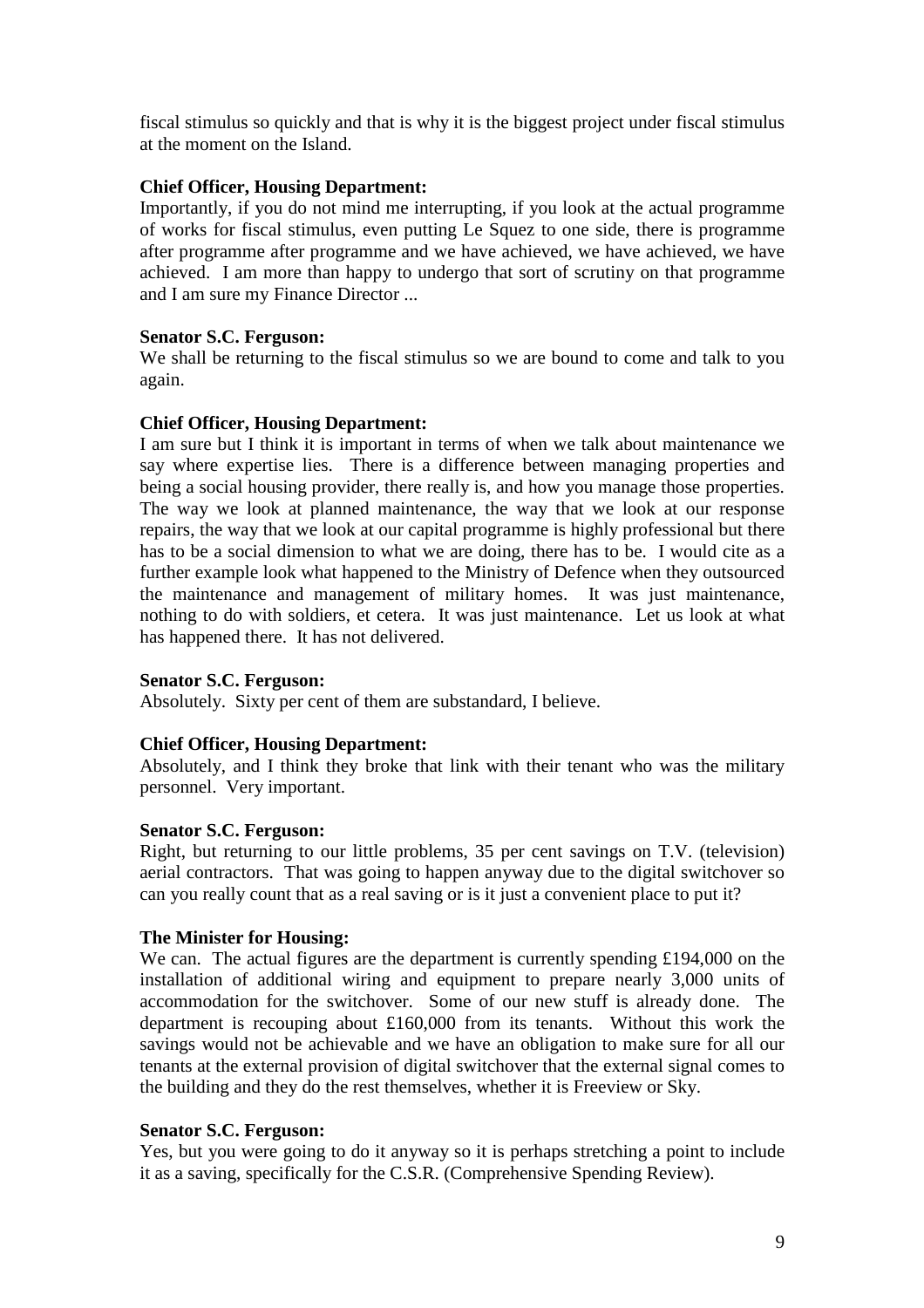I do not think so. We are going to recoup £160,000 on a spend of £195,000, so I think the figures speak for themselves.

## **Senator S.C. Ferguson:**

Going through all the departments we have seen various movements of savings where a department says: "We are not going to do it any more, we are going to give to somebody else to do" which is stretching the point with regard to savings. What we are, I suppose, trying to establish is what had you not thought about before the C.S.R. popped along and is therefore a genuine saving. We have been asking every department this. It is not specifically yours.

## **The Minister for Housing:**

Well, because a digital switchover would have cost us nearly £200,000, that would have been our obligation to the tenant. It is not going to cost that, it is going to cost us £200,000 but we get £160,000 back so we are going to save £35,000. John, do you want to come in on anything else on that?

## **Finance Director, Housing Department:**

I think we need to put this in context. The department has suffered from an underfunding in its maintenance for many years and that still continues. So we had already embarked, before the C.S.R. came along, on a number of activities to save money in various areas to try and put more money into the planned maintenance area. This is one of those things. I think just because we were already doing something does not negate the validity of the saving. It just means that we are offering that up rather than cutting something else. If you were to look at another one of our savings to do with our electrical heating replacement, that is something we have been working on for a long time and there are various reasons we can go into if you like why that is a good idea. It means that we are investing a lot of money in replacing heating systems. In 2011 we will offer up £76,000 worth of servicing savings to the C.S.R. process. There will be further savings in 2012 and 2013 as the programme is rolled out and in total that will mean that £350,000 worth of savings is delivered through that programme and we will be left with up-to-date heating systems that are in the long term going to be much more financially beneficial to the department but would also be easier to maintain and provide the tenants with a controllable heating source, adequate heating source, long into the future.

## **Senator S.C. Ferguson:**

Remind me, are these being funded by the fiscal stimulus?

## **Finance Director, Housing Department:**

The first phase, the electrical installation work, £2.4 million, is. The remainder for next year and the year after we are funding ourselves from our own budgets.

## **Deputy T.A. Vallois:**

Can I just ask, because we are talking about fiscal stimulus again now, that a lot of money is being put in. Obviously there was money transferred from the housing dwelling fund anyway, so technically bidding back the money that was there, but the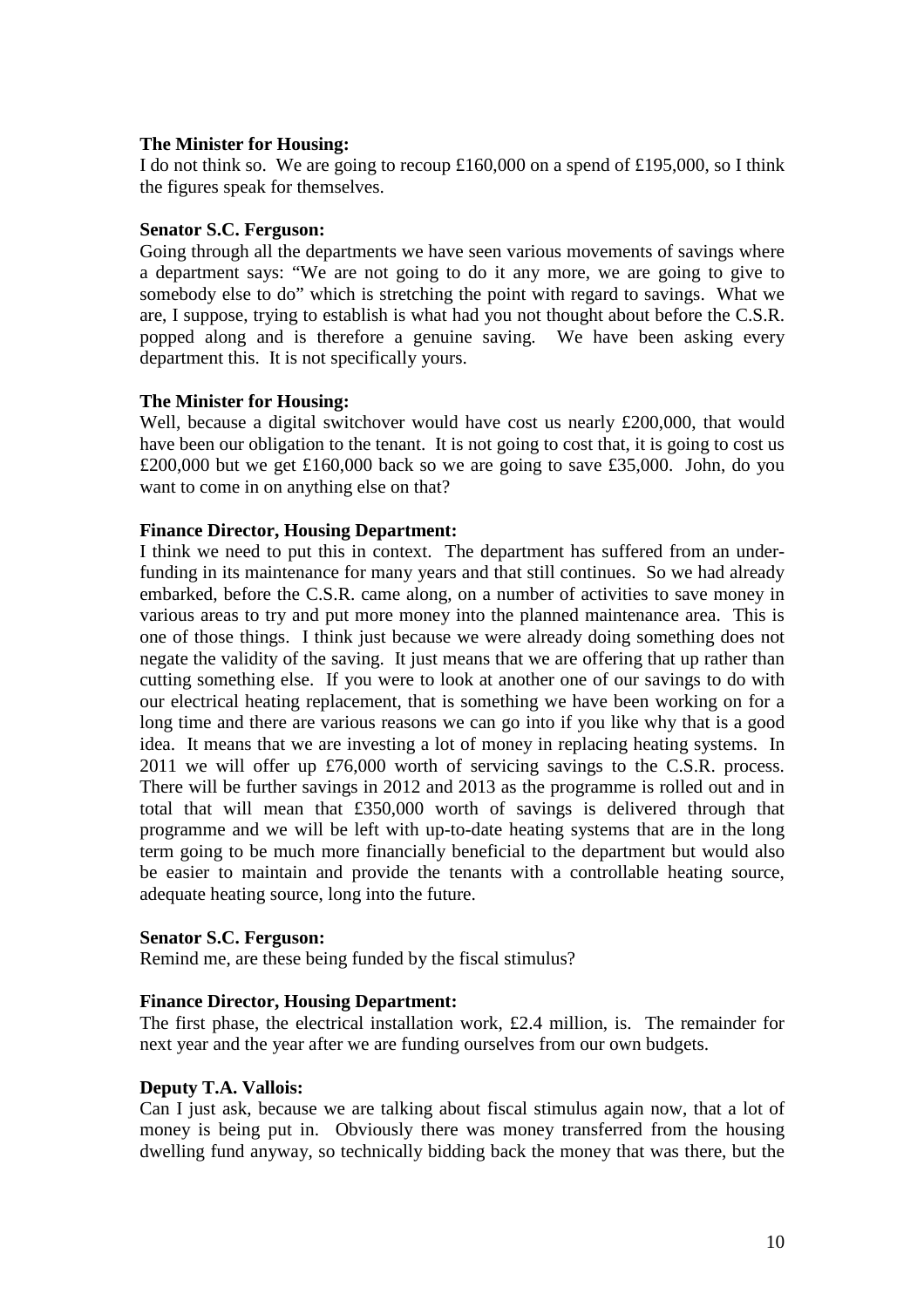monies that have been spent on the maintenance so far for housing how much has that reduced your backlog in maintenance? Do you have a figure at the moment?

## **Finance Director, Housing Department:**

Excluding Le Squez, we will spend £5.8 million on backlog maintenance from the fiscal stimulus pot.

#### **Deputy T.A. Vallois:**

But how much is your backlog maintenance now? Originally it was £78 million.

#### **Finance Director, Housing Department:**

Well, obviously these things are only correct at the time you estimate them. We are undertaking a condition survey this year to redo those figures and we would expect that to be a lot less than the £75 million-plus, excluding Le Marais. To get an up-todate position we would need to complete that condition survey.

#### **The Minister for Housing:**

So we are about to do a condition survey right across the whole estate.

#### **Deputy T.A. Vallois:**

That will be ready for the next part?

## **Chief Officer, Housing Department:**

It is constantly informing. We have to do that every so many years to inform on the capital programme, to update it, and also our planned maintenance programme. But certainly in terms of works there is more work going on now than there ever has been in the history of the Housing Department.

#### **Senator S.C. Ferguson:**

What is likely to happen in the cleaning and gardening areas? Are you likely to outsource?

#### **The Minister for Housing:**

The answer is we do not anticipate any dramatic changes in 2011 - just to give you some figures - but we will be looking at 2012 and 2013 because we do believe there are big savings to be made. At the moment we contract for T.T.S. (Transport and Technical Services) about £860,000 to clean our estates and a further £204,000 on garden maintenance for T.T.S. We now also spend over £100,000 a year with private gardening contractors. At the beginning of this year we tendered again for a new 3 year contract with a private operator and that saved us £37,000. We are concerned about T.T.S.'s price increase of 2.5 per cent and we are obviously concerned about getting best value from T.T.S. and that is something we will be looking at in 2012 and 2013. So not much will change in 2011 but there certainly, I think, will have to be changes in 2012 and 2013.

#### **Senator S.C. Ferguson:**

You do not do any of it yourselves now? It is all either T.T.S. or outsourced?

#### **The Minister for Housing:**

Yes. That is why the Housing Department employs so few people.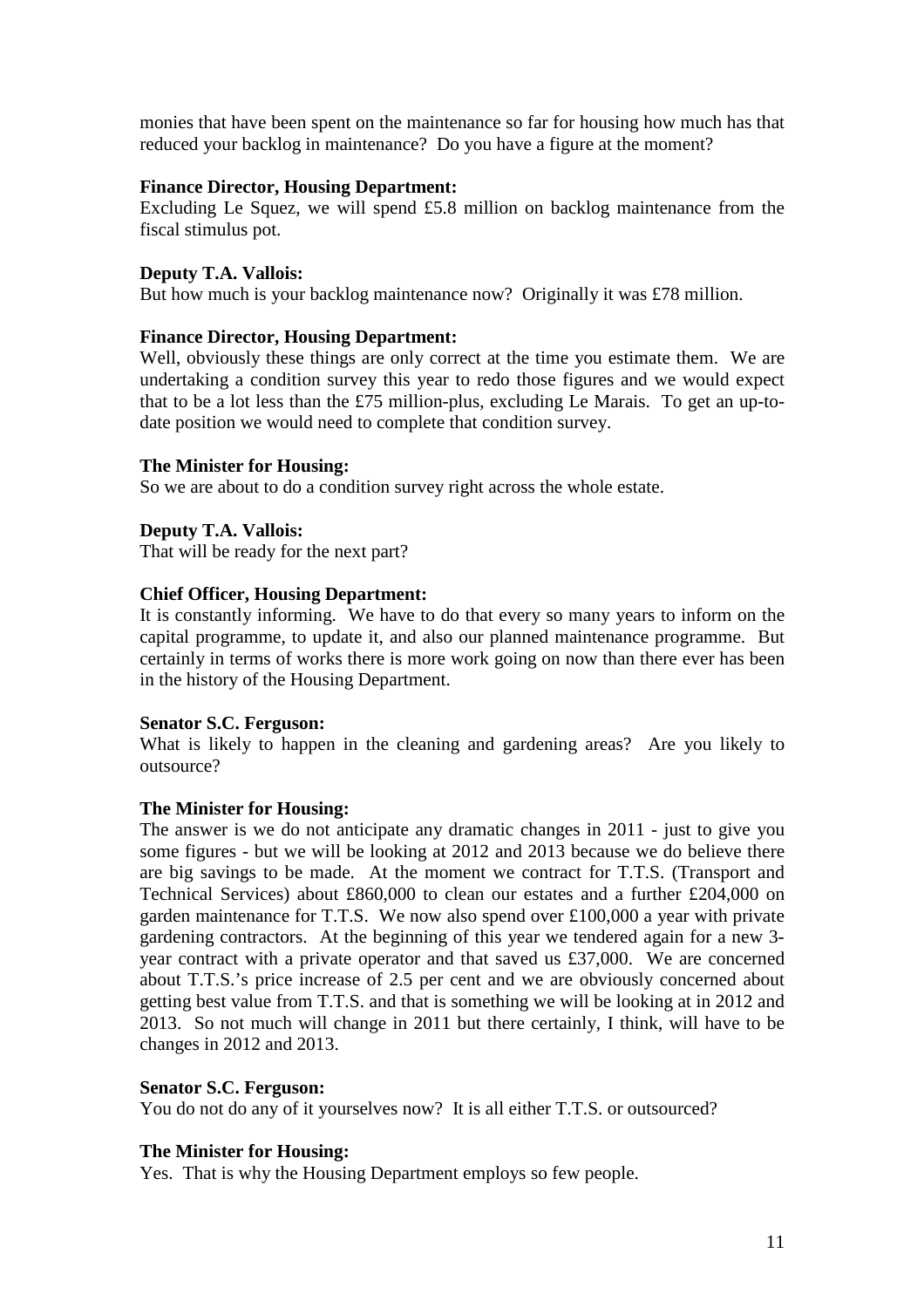## **Senator S.C. Ferguson:**

Yes. Under the Finance Law there are restrictions relating to debt redemption models, meaning you cannot borrow on the strength of future rents. How does this influence your business and what changes would you like to see or are needed?

#### **The Minister for Housing:**

I alluded to this when I first came in. It is a huge problem, and I mean that. It is a huge problem. I have already said we have an estate worth between £900 million and £1 billion which is debt free, and you may think that is a good thing or a bad thing. I think having a debt free estate worth somewhere between £900 million and £1 billion is not a good thing. I refer back to what I said, my earlier remarks about wanting to achieve trading status, I referred in a previous question to the demographic needs of the population changing, and I will be working very keenly with the Minister for Treasury, and to a lesser extent with the Minister for Planning, to fund new build, having been approved by the Minister for Planning. There are many models in the U.K., both within trusts and associations, where this has worked. I think that is roughly where we are. I think had we had a model like the previous housing development fund perhaps we would not be in the situation we are now but it is my determined wish to seek approval from the States and my colleagues on the Council of Ministers to change the status of the Housing Department as fast and as quickly as can be done and head towards the new chapter of Jersey housing, Jersey publicly owned housing.

## **Deputy T.A. Vallois:**

In the Strategic Plan you mentioned that there would be an examination of whether borrowing would be an alternative and optional way forward for long term capital projects. How far have you got with the Minister for Treasury in that respect?

#### **The Minister for Housing:**

Given that I have been Minister for Housing for less than 2 weeks ...

## **Deputy T.A. Vallois:**

Assistant Minister before that.

#### **The Minister for Housing:**

Yes, I have a seat at the table. I had discussed moving the department into a corporation with the Minister for Treasury when I was the Assistant Minister and we have made some progress to the extent that the officers and I had a successful meeting with the Minister for Treasury in the Housing Department about 6 or 7 weeks ago where he indicated very strongly that he was very keen for us to move towards incorporation and trading status. It is my job now to write the business case for that move and that involves an awful lot of work for the officers, including the legal framework, the accounting framework, the incorporation itself, and doing it in what I would regard as a relatively indecent amount of time but I do think that we have to achieve trading status ideally in 2011.

#### **Senator S.C. Ferguson:**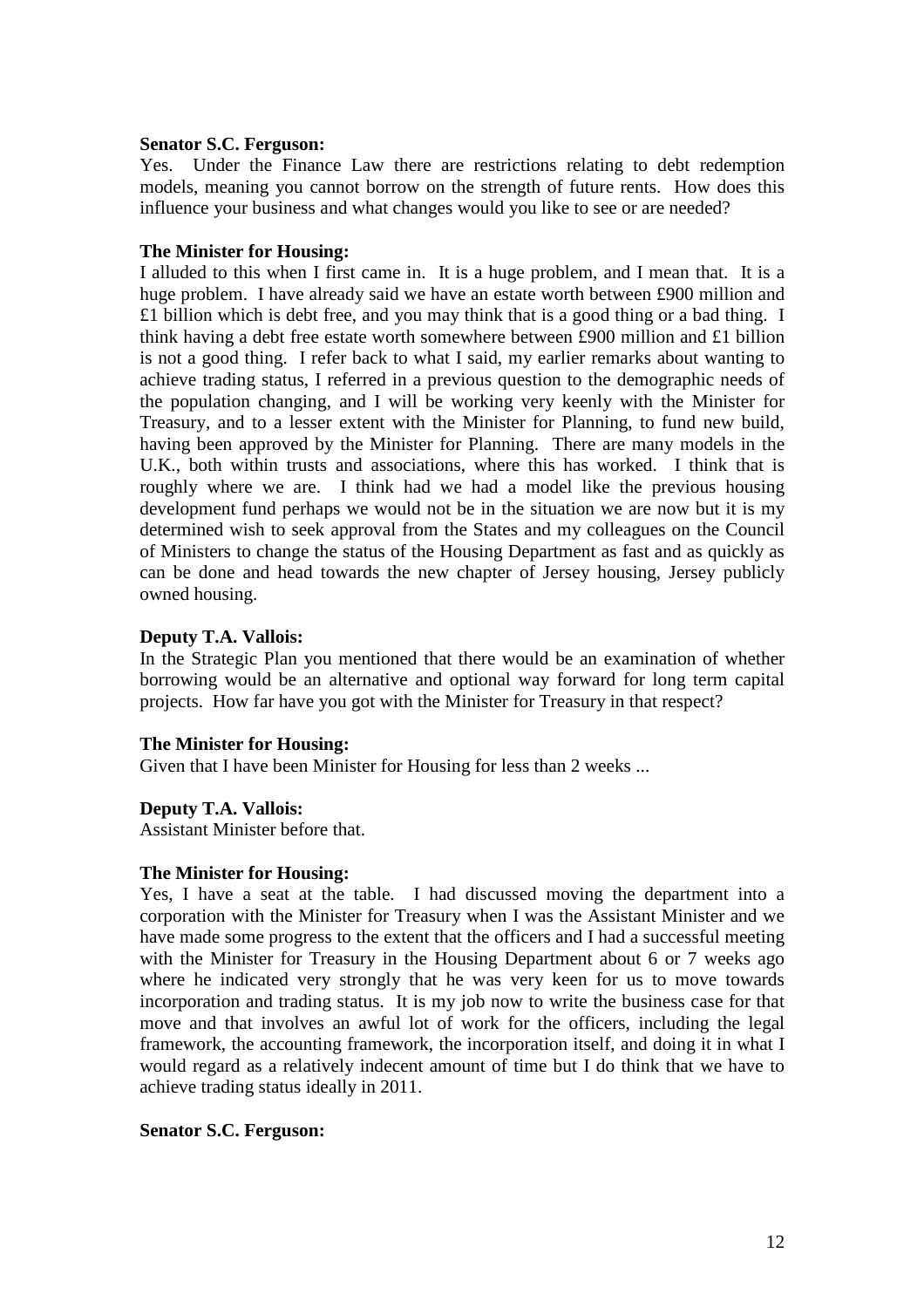Have you done any work yet on the financing side, what you can expect to get in the way of loans, in the way of debt and so forth? Have you done some work on that already?

## **The Minister for Housing:**

What we are doing right now this minute is working with John as our Finance Director and Ian as the Chief Officer to pull all of that together into one cohesive report and plan and basically to prepare the Council of Ministers for where we would like to go. As you can imagine with an estate of this size we have a lot of work to do to estimate our capital ... we know what we need to spend. We need to factor in also realigning the stock within the housing estate and we have to factor in a legal framework, not only a legal framework for the Housing incorporation but a regulatory framework. So there is a lot of work to be done there but we will pull all of that together into one report. I do not know whether you want to say anything, John?

[14:45]

## **Senator S.C. Ferguson:**

I just wondered if you had done the work on the financing first just to see if it was a goer.

## **Finance Director, Housing Department:**

We know that it is a goer because the debt redemption model used by the trusts by many years, they are successfully working to that model and have done since the mid-1990s. So that model allows for sufficient maintenance and management costs to be deducted from the ongoing rental stream and the remainder to repay the interest and borrowings over 25 years. Clearly some sites may require additional sums put in, particularly in the town area, but in terms of tying up capital you have a strong rental flow on new build so rather than using funds out of the capital fund why not use that rental flow to service those loans.

## **Senator S.C. Ferguson:**

The thing about the housing trusts, the debt redemption model, was that those are all supported by a guarantee from the States. You would still want that?

## **Finance Director, Housing Department:**

Well, it would depend.

## **Senator S.C. Ferguson:**

Or can you secure it on the property that you have got already? It is that sort of investigation I was wondering about.

## **Finance Director, Housing Department:**

Right, okay. It is the interest rate cap, is it not? That is the key thing. At the moment the trusts are surviving without any interest subsidies whatsoever because they are on liable plus three-quarters of 1 per cent so they are paying 1.6 per cent, something like that, so they are gaining all the interest charges below 4 or 6 per cent which are built into the models.

## **Chief Officer, Housing Department:**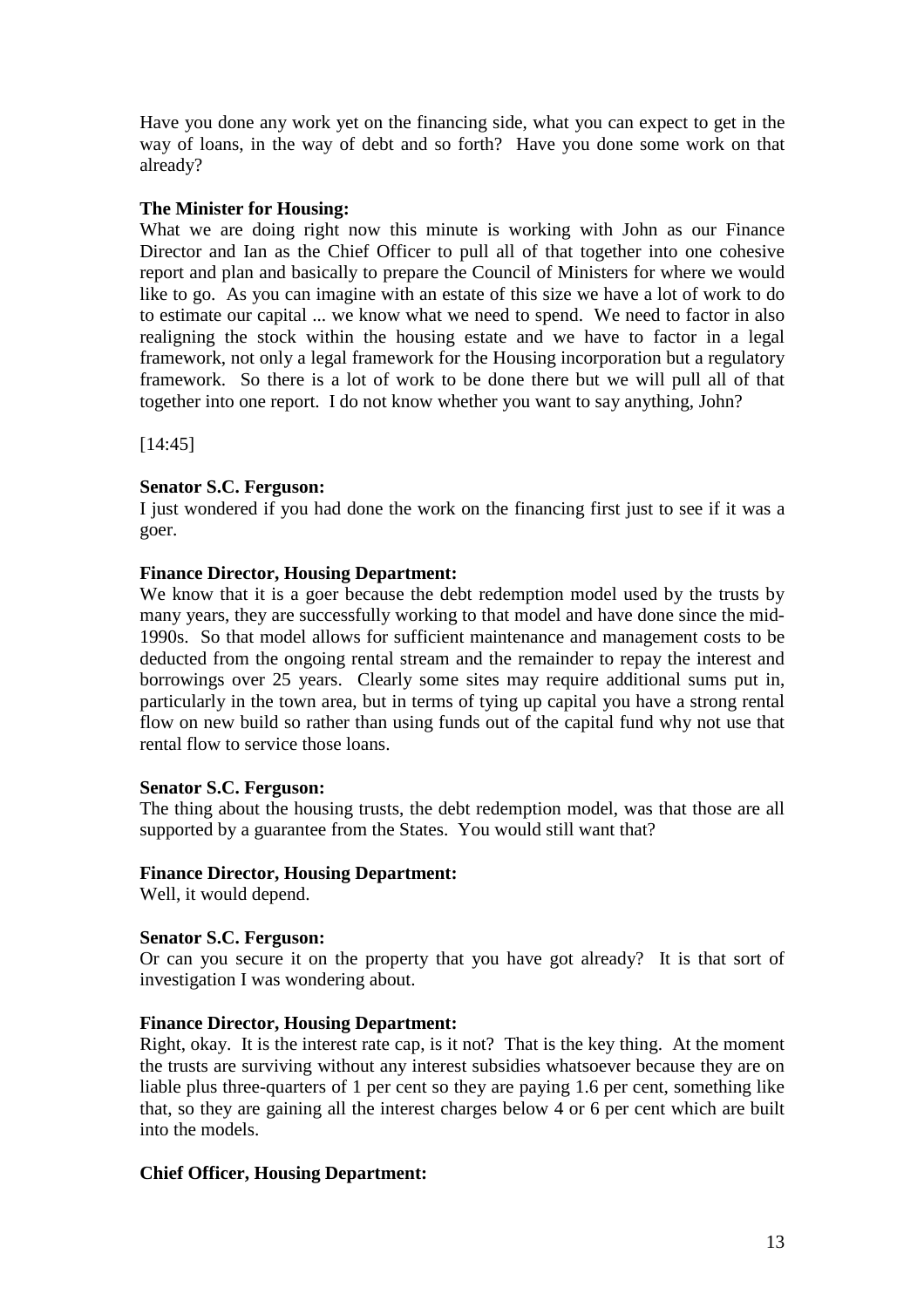I think, Chairman, what we would say is that is a very interesting amount of money that is being built up as a reserve.

## **Deputy T.A. Vallois:**

Will the income support system cause any problems for you moving to a trading ...?

## **The Minister for Housing:**

I do not think so. Income support will remain as it is. Income support works whether it is the Housing Department, a trust or private rental sector. Whether we are incorporated and we have a new financial model or a new financial base, we will still provide accommodation for those with no income, bad credit, no credit, out of prison. We do all that; the trusts do not. We also provide an assisted living team, that the trusts do not provide, and we will continue to do all that because we are governed and owned by the public of the Island.

## **Deputy T.A. Vallois:**

I am just aware that you used to provide the rent rebate and rent abatement system and that got moved to income support. Have you any idea of whether that is still as high as it was back in 2007?

## **The Minister for Housing:**

Are you talking the differential between abatement and rebate, the figures?

**Deputy T.A. Vallois:**

Yes.

## **The Minister for Housing:**

I think the figure has increased.

## **Chief Officer, Housing Department:**

The link has been broken between the housing subsidy scheme now that you have got the housing component of income support. So, having done that, it does not make sense to then turn round and say to the department: "Well, any increase in expenditure has to come off your rental income or any increase in your rental income has to be sliced off to pay for the subsidy bill" because you might as well have kept it. I think a good example of that was the 2.5 per cent rent increase that Housing was proposing; all of that increase disappeared to the Treasury for the housing trusts; they kept the lot.

## **Deputy T.A. Vallois:**

If you became an association would that still happen?

## **Chief Officer, Housing Department:**

It is part of the negotiations. As Senator Ferguson said, let us be realistic, the Treasury are not going to say: "Here is your £23 million that you pay us, best of luck and we will see you some time in the future." There is a £23 million funding issue there but we need to discuss the rents and where the rents sit and how they are constructed. Also there are ways of longer term pulling us out of that system but it is long term. We have done quite a bit of work on that and how we are going to do it. There is no magic chest, unfortunately.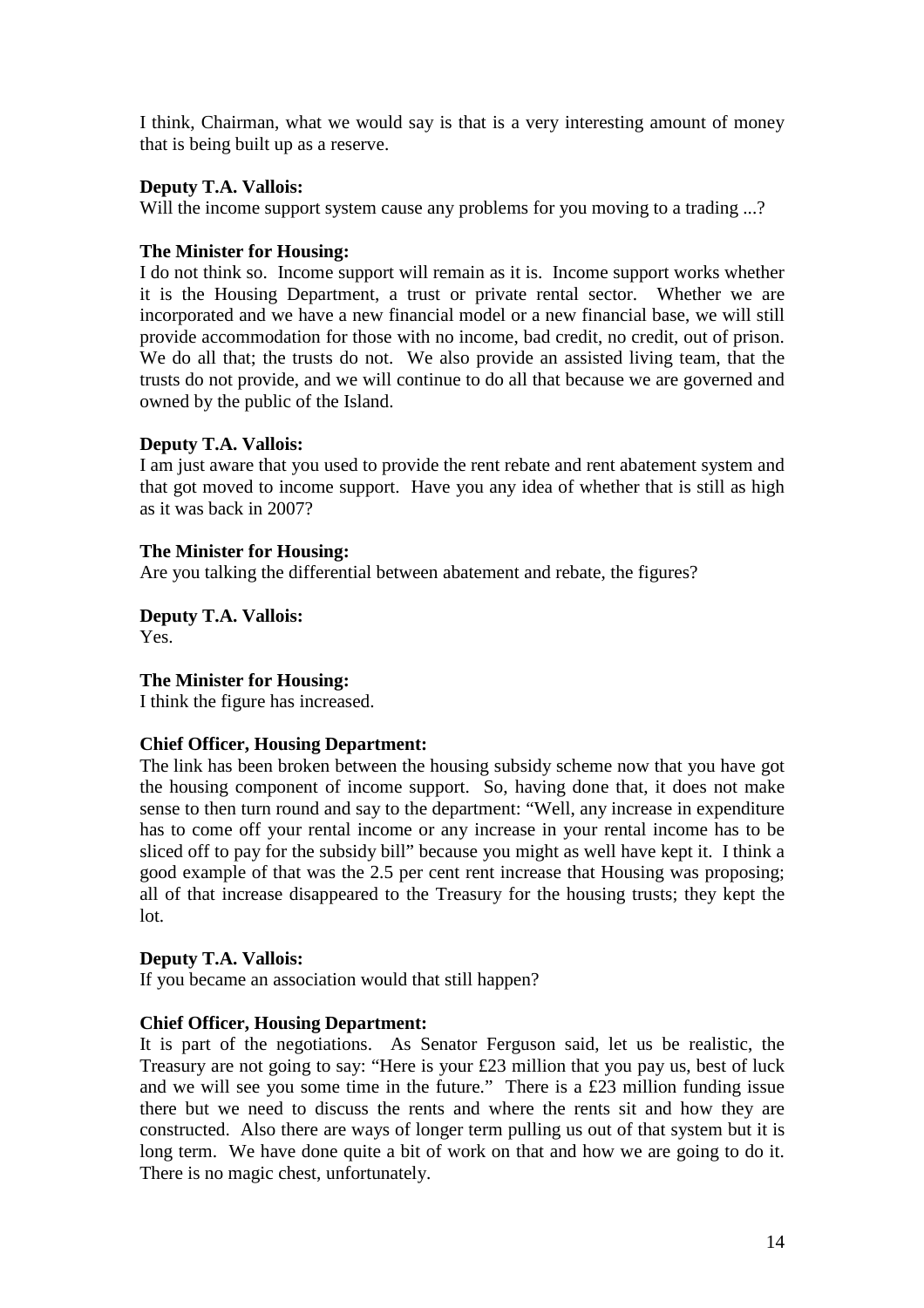## **Senator S.C. Ferguson:**

What appetite have you for abolition of complete sections or products rather than just slicing from the top?

#### **The Minister for Housing:**

I think this is a fundamental view of how we could carry out our business. We have already referred to the fact that we do not have manual workers any more, we subcontract out to the private sector or to T.T.S. Then there are core areas of our business, such as the allocation of properties, maintenance of our properties, the compliance team, noisy neighbours, music in the middle of the night, alcohol problems, delinquent children, we get all of that stuff. We have our tenancy agreements and we provide services to those that are very vulnerable. As I said earlier, some of the trusts do not do that. We have an assisted living group so there are people in society who find it difficult to live, they find it difficult to manage and live independently. We provide that service, which the trusts do not do. I think Ian is probably better qualified to describe this but we have outsourced many, many areas of core activity over the years and it is our plan that this is a management team that manages 4,600 houses and flats and that is what we do, that is what we are good at. I will give an example. There is £20 million worth of contracting out at the moment with another £8 million finishing and another £50 million going out. So there is a lot of scaffolding being used by the Housing Department at the moment and this is what this team is good at. Yes, we can outsource gardening, yes, we can outsource plumbing, heating repairs, electrical repairs. It is the skill within the management team that has got the department to where it is and so we will keep those core services but we will continue to outsource.

#### **Senator S.C. Ferguson:**

Yes, the £8 million is outsourcing a building project, a development project.

#### **The Minister for Housing:**

We do not have our own building team, we do not have our own contracting company. We contract all that out. We go out to competitive tender.

#### **Senator S.C. Ferguson:**

So who is project managing that?

## **The Minister for Housing:**

The Le Squez phase 2A is being project managed by one of Ian's directors, Carl Mavity, and he will see the project through to completion. He has managed a number of other large projects in the recent past, such as The Cedars which is at the top of the tunnel on the big roundabout there, the big high rise. What was that one, Ian?

## **Chief Officer, Housing Department:**

6.3.

## **Senator S.C. Ferguson:**

Forgive me if I am being a little dumb but if you are a social housing provider and so on, is project management of a large development part of that?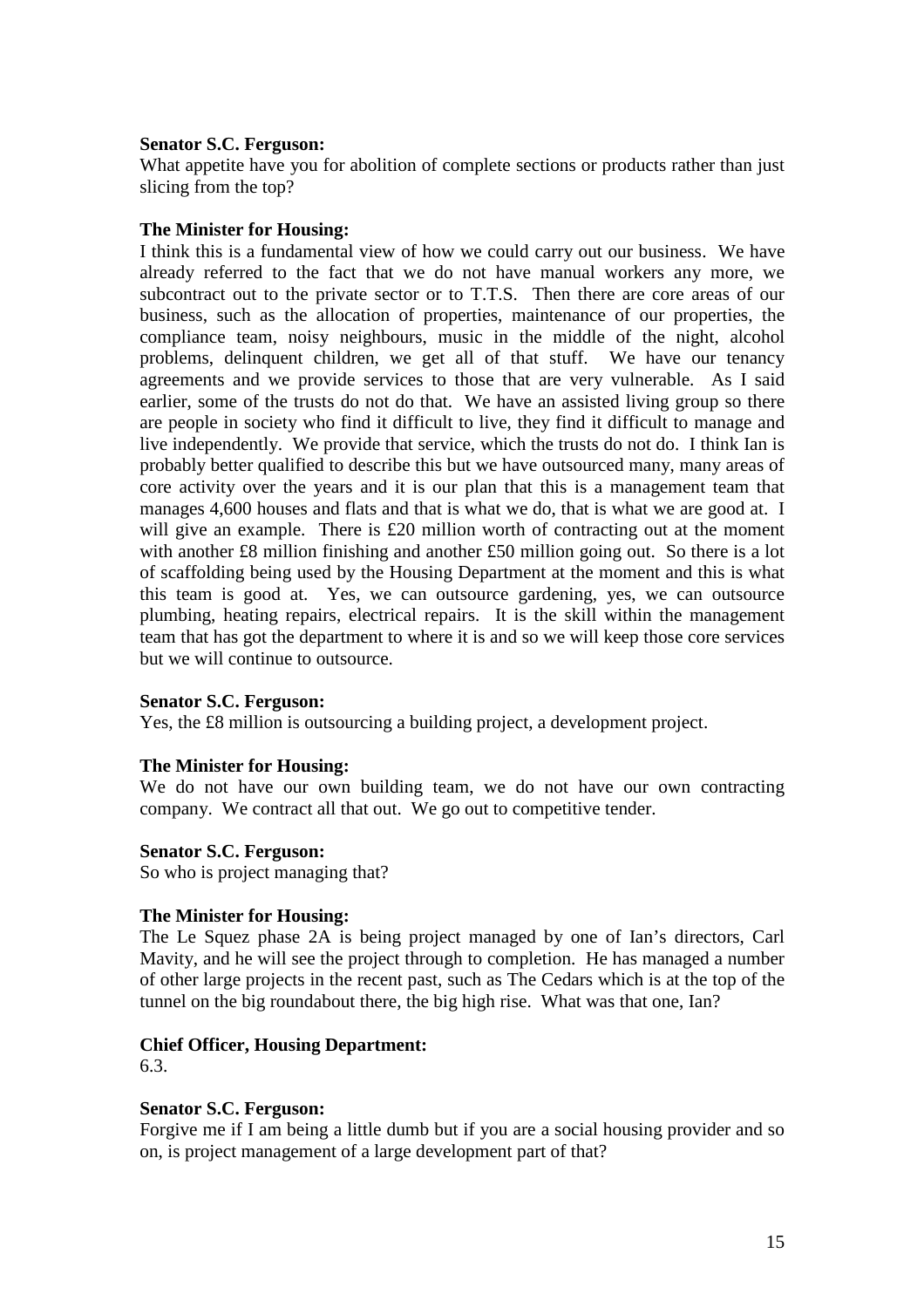It is because we have got a very big estate.

#### **Chief Officer, Housing Department:**

I was going to say it does not matter where you are procuring this from, be it a school or a housing project, you are going to put together a team of professionals, be they Q.S.s (quantity surveyors), architects, et cetera, and that is the same at Housing. You would not be expected to undertake a project of that size without that team around you. That is of vital importance. The project management of it does sit with the capital projects team overseeing the whole project. I think it is terribly important not to lose sight of the fact of the link that we have with the people who live there. The Cedars was a classic example about the amount of time that went into managing that project with people living on the estate. While there was one person who appeared, I believe, in the *J.E.P. (Jersey Evening Post)* moaning about it, actually it was staggering the number of people that did not complain, because they do not have a voice, because we had somebody permanently based there and dealing with the tenants' concerns, of which there were many. This was a building site and people were living there, we had to keep people living there as part of the rental income, but an enormous amount of work went into those links with those tenants and that is really important. It is important about how we structured some of those works because of some of the people who live there. I think you lose that if you turn round ... I think maybe what you are alluding to is saying: "Okay, we will pick that up and we will give it to somebody else and they can come back to us when they have finished it." There is an enormous amount of expertise sitting in the department knowing their tenants. We all wish it was plain sailing. It never is on any big project.

#### **The Minister for Housing:**

A much smaller contract that we did last year was Clos des Quennevais opposite the Co-op and the surgery at Quennevais. We have got 16 units out there. One complained, which put us on page 3 or page 5 of the *J.E.P.* The other 15 did not complain and it turned out to be an extremely successful project and contract and they are much nicer, easier to heat units after completion. So I think it is one of these things that we are damned if we do and we are damned if we do not, but we have got broad shoulders.

#### **Senator S.C. Ferguson:**

Looking at the large structural changes, what are the issues, savings or risks, particularly risks, with the department becoming a trust?

#### **The Minister for Housing:**

Again, I have indicated that we would like the Housing Department to achieve trading status and become an association and that may not be a trust. Professor Whitehead dealt with some of the options in the *Whitehead Report* and the one I think appeals to me most, both as an Assistant Minister and now a Minister, would be to achieve trading status rather than being trust status and I think that is where we will go.

#### **Senator S.C. Ferguson:**

Yes, because I think one of the alternatives was Housing being a purely regulatory body, and you do not like that?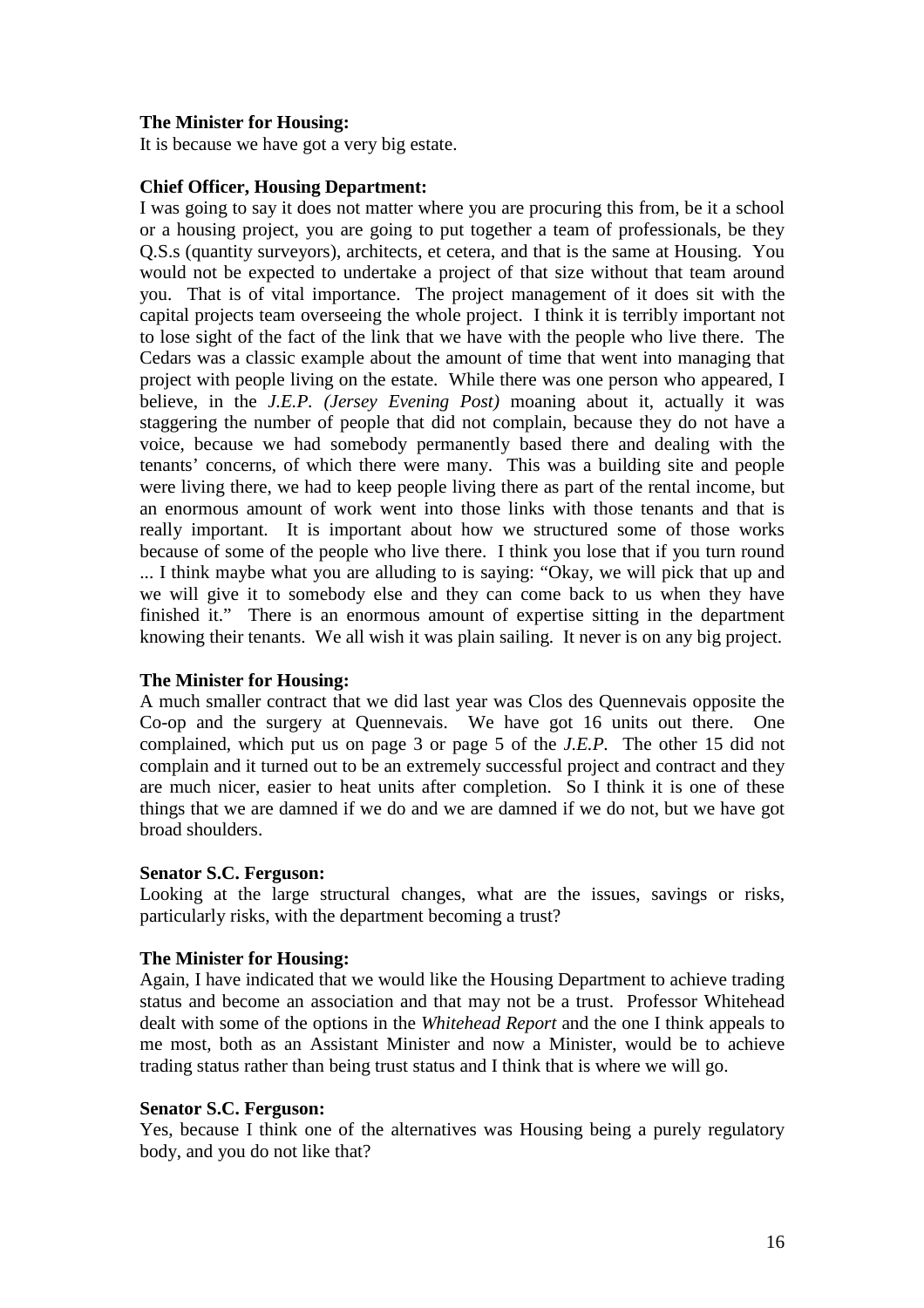That is not an option I am going to pursue as long as I am Minister for Housing.

## **Senator S.C. Ferguson:**

I suppose the question after that is there was quite a media frenzy on the back of the *Whitehead Report*, and you are quite happy that the department is fit for purpose?

## **The Minister for Housing:**

The *Whitehead Report* did not state that the department was not fit for purpose.

## **Senator S.C. Ferguson:**

No, there was a media frenzy.

## **The Minister for Housing:**

There was one journalist who in my view used language that was inappropriate. I came into the Housing Department at the beginning of 2009. Having scrutinised it - I did not really know what they did on an operational basis - I now know what they do and it is an extraordinary piece of work. It is an extraordinarily efficient department. I think I said in my pitch for the position of Minister for Housing that it is the work that they do that really motivates me.

## **Senator S.C. Ferguson:**

Following on from that, the figures in the *Whitehead Report* suggest that 64 per cent of States tenants are in receipt of income support. How many of them are having their rent paid by the system and how sustainable is it?

## **The Minister for Housing:**

I alluded to some of this when I said that over 80 per cent of our tenants earn less than £12,000 a year. This is linked to this. It is a fact that nearly two-thirds of our tenants receive income support but that does not mean that income support pays all their rent. Some of them pay a portion of their own rent. The vast majority pay something towards their rent and only those in the lowest income bands have their rent completely paid by income support. Typically the department receives 43 per cent of its income directly from the tenant.

## **Senator S.C. Ferguson:**

Is this sustainable, do you think?

## **The Minister for Housing:**

We have to house people that nobody else will house. I think those figures can be improved on. It is all to do with how we align the stock, how we manage the estate and how we produce a better income stream. Yes, I think we can improve on that. Ian, did you want to come in here?

## **Chief Officer, Housing Department:**

Yes. I think the interesting thing, having got into the housing benefit system, the private rent rebate and the in-house abatement scheme, is the in-house abatement scheme looks something very largely like a cottage industry of shuffling bits of paper around to give people a benefit within our own system. More importantly than that, the States introduced a private rent rebate scheme to give people assistance in the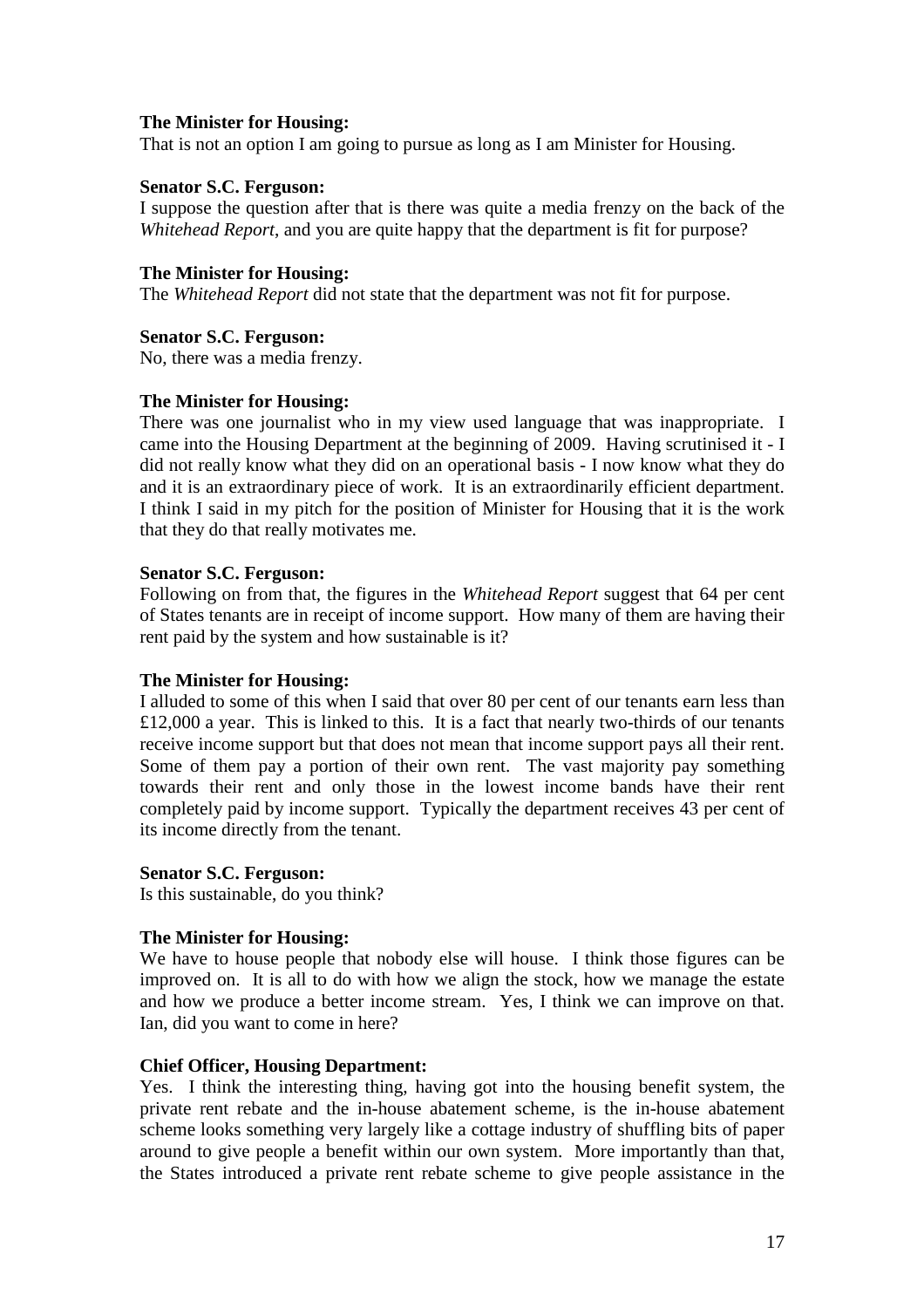private sector, which included trusts. Obviously within that you have got debt redemption models which the trusts are using, which they need the income from their tenants to pay the loans, and then you have the private sector.

[15:00]

So, disentangling yourself from that system is very difficult but there is a debate to be had and the Minister is going to have that, ask the States to debate what they want to do with rents. You could reduce the rents and reduce the subsidy in the schemes but then you are going to affect housing trusts and private sector. It is a complicated position that we are now in, having made a decision many, many years ago to introduce a private rent rebate scheme.

## **The Minister for Housing:**

At the moment our rents are always behind the private rental sector and there is a case that that disparity, that difference should continue in some cases. In other cases we have to examine how the rent structures exist at the moment and how we can change them. Obviously when you see that stark statistic that 64 per cent of our tenants are in receipt of income support we also need to have customers who can pay full rent. That is very important to us as well and that does not mean that we are housing people we should not be housing. There is a fine band of people in there that we justifiably house but they do pay full rent.

## **Mr. M. Oliver:**

It is very difficult, because if you are talking about spending an awful lot of money upgrading your properties and you have still got a differential between public and private then it breaks down into the public system in a way because you are getting a very good deal. I am not saying that all your clients are doing it for a good deal at all but where is the incentive for them to get out of the public sector into the private sector, and it is a very difficult question I am sure.

## **The Minister for Housing:**

It is a balancing act. We need some of our customers to pay full rent; we also need to have other ones get out of the public sector. One way of doing that is to create more affordable housing and the other way is obviously to means test more often.

## **Mr. M. Oliver:**

Yes. What are your views on means testing?

## **The Minister for Housing:**

This is a casualty of income support. We were aware of most of clients' incomes until income support came in. We now do not have access to those figures so I think I would broadly be in favour of means testing. I think we may be housing some people that perhaps we should not be housing. That is not to do a sort of massive clearout. It means that it would allow us to house people that we need to house. Again it goes back to what I said: we do need people to pay full rents as much as we have to house people who are on income support.

## **Chief Officer, Housing Department:**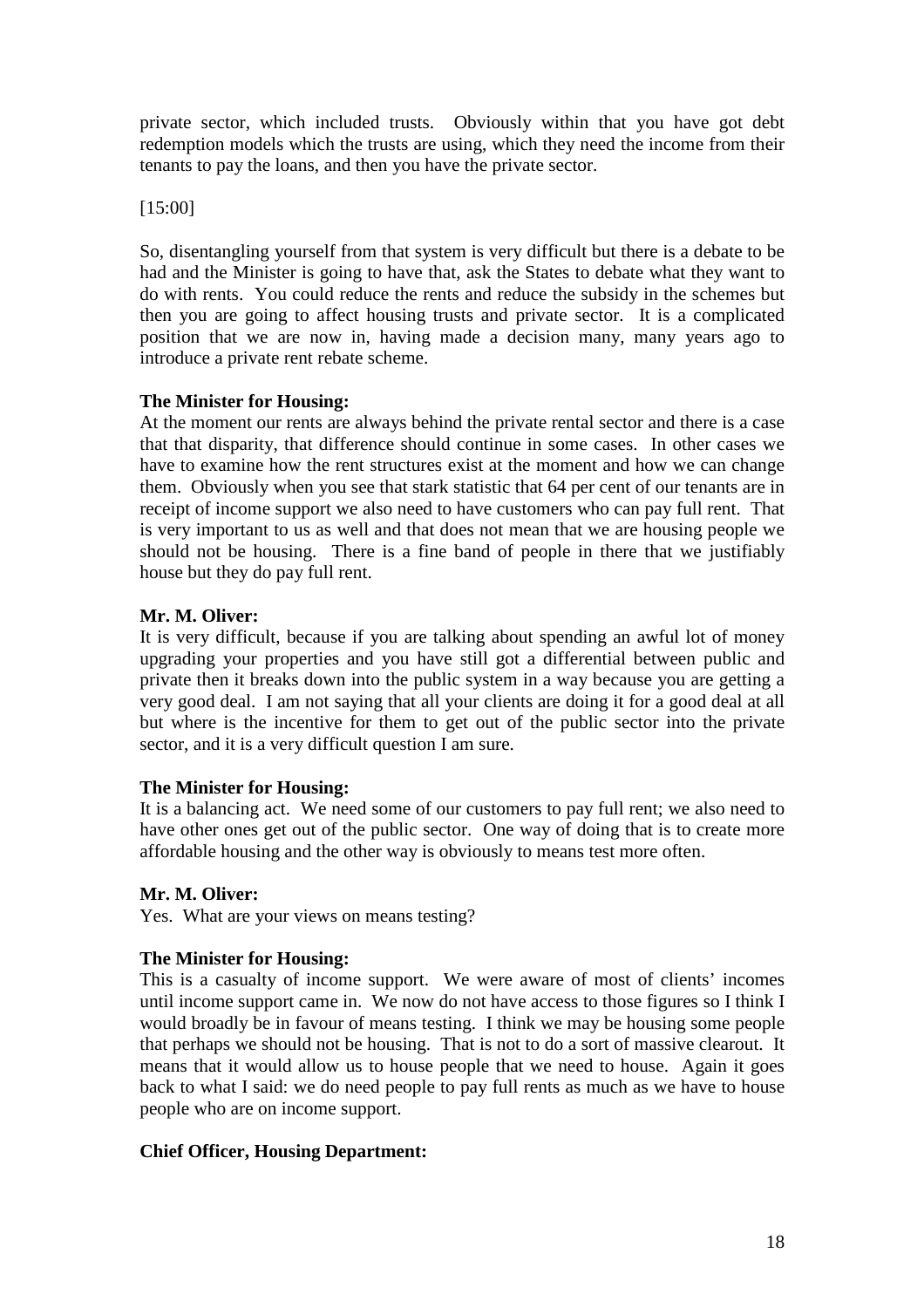I think the other thing just to mention with the U.K. is that the percentage of social housing in Jersey is quite small compared to the U.K. The private sector is much bigger here.

## **Deputy T.A. Vallois:**

Is the private sector regulated?

## **Chief Officer, Housing Department:**

In the U.K.?

**Deputy T.A. Vallois:**  Over here.

## **Chief Officer, Housing Department:**

Well, you have got the rent control tribunal.

## **The Minister for Housing:**

But in terms of proper regulation of quality and standards, no.

## **Deputy T.A. Vallois:**

Do you think that may be an additional hindrance to yourselves, that people may turn to social housing rather than private purely because of the price and also the quality?

## **Chief Officer, Housing Department:**

I think one thing that Professor Whitehead did say is we have got more of a traditional view of social housing in Jersey. I think in the U.K. and certainly in Europe they have changed their view about what social housing is and they have changed the name to more affordable housing or affordable housing. I know the Minister is considering this about the parameters are set fairly tight in Jersey whereas the modern approach is to widen the scope of people's access to good quality, reasonably priced rental accommodation in society, if that makes sense. So, by expanding the social housing sector, not the government ... one of the things about putting us at an arm's length where we can come into the market and play a very active part is that if you increase the provision of those homes in that area then you are going to have an effect on the market which would be beneficial.

## **The Minister for Housing:**

I think one of the difficulties I have as Minister for Housing is that we do have what we loosely call the qualified sector and the unqualified sector. In the qualified sector by and large standards of accommodation in the private sector are probably somewhere approaching acceptable. It is because we have a 2-tier sector that some of the quality that is available to those that are not qualified is substandard and not acceptable and unfortunately then I do not have jurisdiction over that except in housing law where we have one inspector who does go out and check lodging houses and the conditions that they are presented in. But one of the recent problems I had on an inspection is we discovered that the planning law is not retrospective. So you can have poor conversions of accommodation, for instance you can convert a loft or a loft has been converted in the past where the only standing headroom is along the middle of the pitch which means that there are no walls to put wardrobes against and obviously insulation standards are poor, and that is the kind of area that needs to be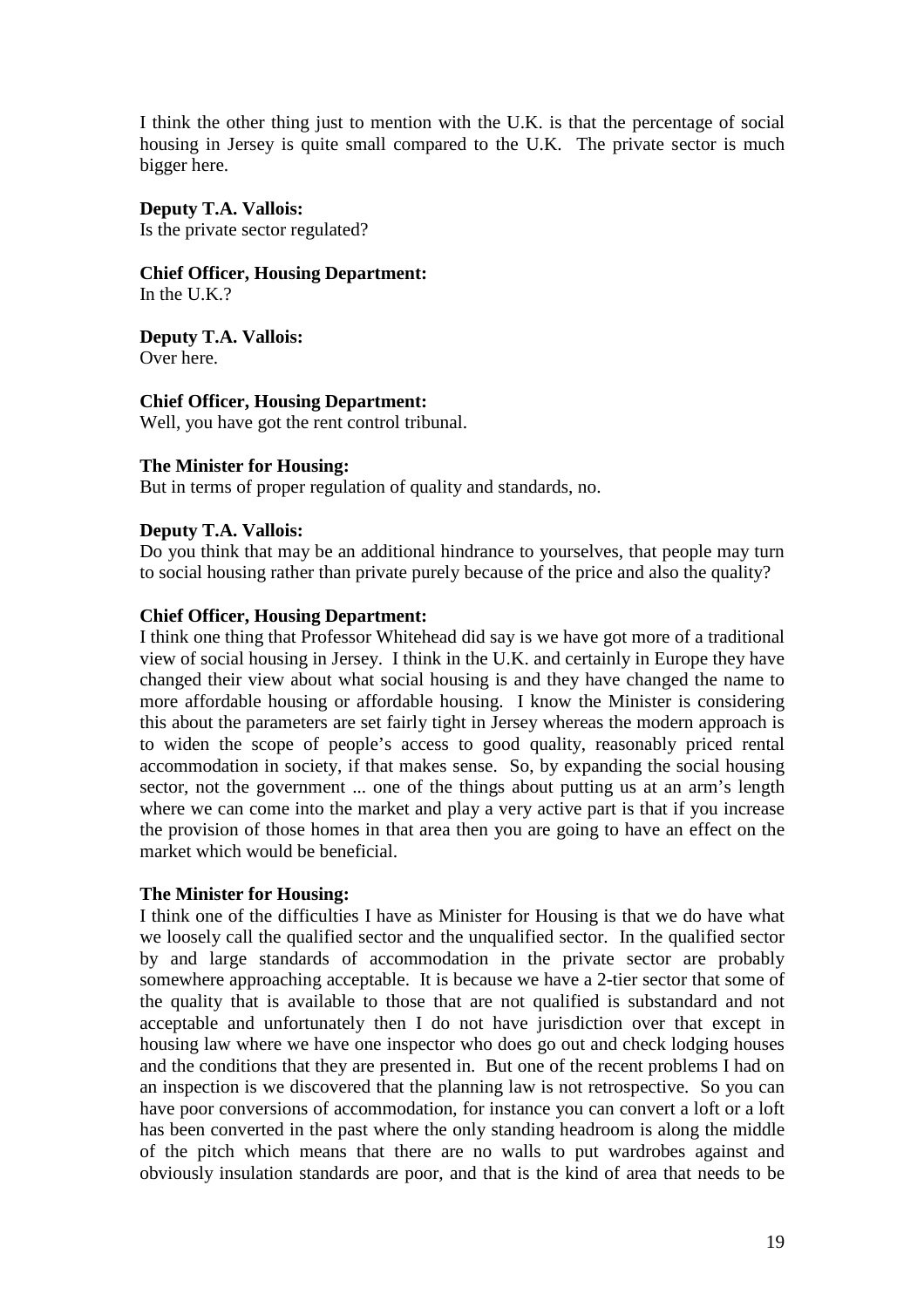looked at. It is just kind of slightly off pitch but there are areas of accommodation out there that I think when and if the migration policy comes through we can look at it.

## **Senator S.C. Ferguson:**

But this brings us back to the sustainable and perhaps the comments one would get are that the locals should be looked after first.

## **The Minister for Housing:**

Yes, I have got absolutely no problem with that and there is no suggestion that those that are residentially qualified, those that were born here or who have lived here for a long period of time would be discriminated against in any way. My simple premise is that let us all aim for a higher standard of accommodation on the Island but let us bring up the level that is now not at a sufficient level without penalising those that are born here or local.

#### **Mr. M. Oliver:**

But at the same time making sure you do not trap people in social exclusion. That is the wrong word, exclusion, but within the public sector. I think that is a very real threat of what you are saying you are going to do. I am concerned for that balance: at what point can you offer incentives to leave or disincentives to stay, so to speak?

#### **The Minister for Housing:**

I make one very important point here and that is we do have people in social rented accommodation and in the private rental market and they are there because there is not a sufficient supply of affordable housing. One of the areas that I am going to attach an enormous amount of priority to is further shared equity and further home buy, and that means we can get people out of social housing or out of the private rental sector and into home ownership and we need to bring up the percentage of home ownership on the Island. That applies exactly to the type of people Senator Ferguson is referring to, those people who were born here and those people who are qualified residentially but who cannot raise a mortgage beyond £200,000 or £220,000. I would like to see a gateway scheme, and I have to work with the Minister for Treasury and the Minister for Planning, to provide shared equity accommodation for flats, which is not available at the moment, and shared equity for houses. I do not see any reason why we cannot provide shared equity, where the States, through the housing association or whatever, cannot provide a shared equity flat for a figure in the region - ballpark figures at the moment - of £180,000 to £220,000 and, as we have already done, houses up to £250,000. That has got to be an achievable aim. Just remember that we have done the home buy model 46 times at La Providence in the most difficult market conditions last year when there was a huge global credit crunch, no credit available, a kind of meltdown in the international global markets, and we managed to get 46 mortgages for first time buyers. We have done 120-odd shared equity models across our estate where we sold a house to the sitting tenant. So we know what we are doing and what we need to do is exactly the point you have made, that we need to get people out of private rental and out of social rental and become home owners, and that is a big priority for me.

## **Senator S.C. Ferguson:**

I am sorry, we have run over slightly. Is that all right?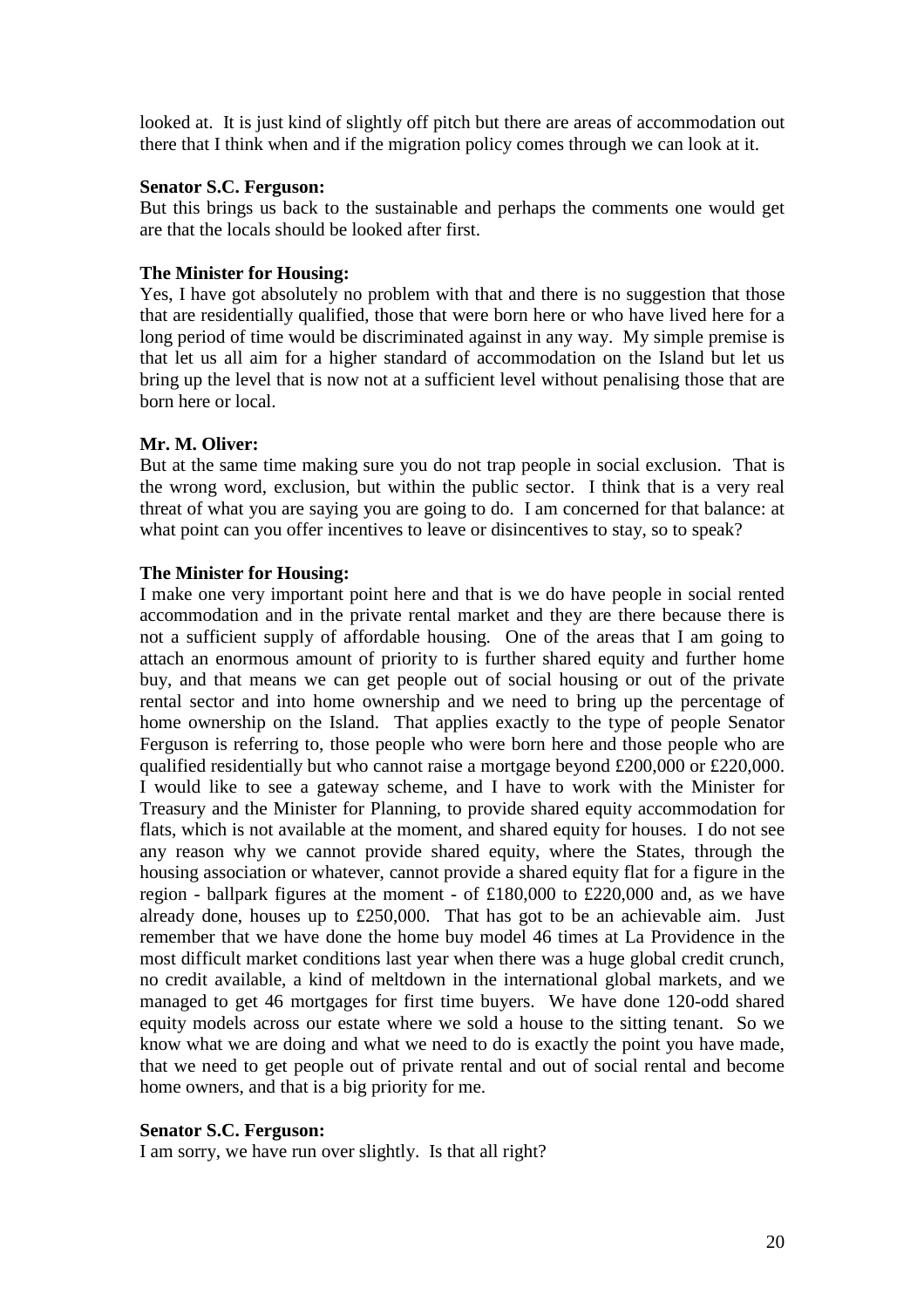My next meeting will have to wait.

## **Senator S.C. Ferguson:**

That is kind. Thank you. It is very quick. We have already discussed the fact that you are trying not to undertake anything that is not a core activity so, apart from taking the main Housing Department into a trading organisation, is there anything else where you can move towards a private-public partnership?

## **The Minister for Housing:**

There are one or 2 areas. We do have a number of interesting sites and estates across the Island, and I will give you one specific example. At the bottom of Green Street we have the La Collette flats complex. We have got one high rise, which you will know of, which we are about to spend a lot of money on, and we have a series of low rise which is down near the waterfront. All of those buildings are what are called B.L.I.s, they are all buildings of local interest because they were built in the late 1960s and they represent a time and a period of architecture in Jersey and they should perhaps be preserved. I do not agree. I am going to keep the high rise. I am going to put a strong case to the Minister for the Planning and rehabilitate that building but that we should be allowed to demolish at some time the low rises rather than rehabilitate them and then in the place of that large site we have done a feasibility study where we can perhaps put another 90 to 100 units of accommodation on that site. So that is the kind of thing we would like to do in a public-private partnership. Some of those new units, were it to go ahead and be approved, would be for us and some would be to be sold.

## **Senator S.C. Ferguson:**

What obstacles do you see in achieving the overall process?

## **The Minister for Housing:**

As I said to the Bailiff 2 weeks ago, how long have I got? Any delivery of a 10 per cent cut is not going to be easy right across the board but if we move towards the new structures we are talking about I think we will be able to achieve some of them. It will be difficult and I intend to work as a Minister, in collaboration with my other colleagues, in achieving that 10 per cent. The timescale that the Minister for Treasury has given for this in my view is difficult but we will do the very best we can to achieve our 10 per cent. I am not quite sure whether other departments will be able to do it but we feel that if we are given sufficient time we can get that type of saving structure but it will not be easy.

## **Senator S.C. Ferguson:**

There are 2 viewpoints we are getting. There are the ones who are doing 2 per cent as a sort of holding measure and then looking at the 3 and 5 and those who are looking at the 10 per cent and then allocating the 2, 3 and 5. So where do you put yourself?

## **The Minister for Housing:**

I put myself in clearly having achieved the 2 per cent and regarding the rest as a challenge but not impossible. That is where I see it. Some of my colleagues are struggling with the 2 per cent and that is their problem, to be honest, although it is a collective problem. As to whether some departments that do not have income streams